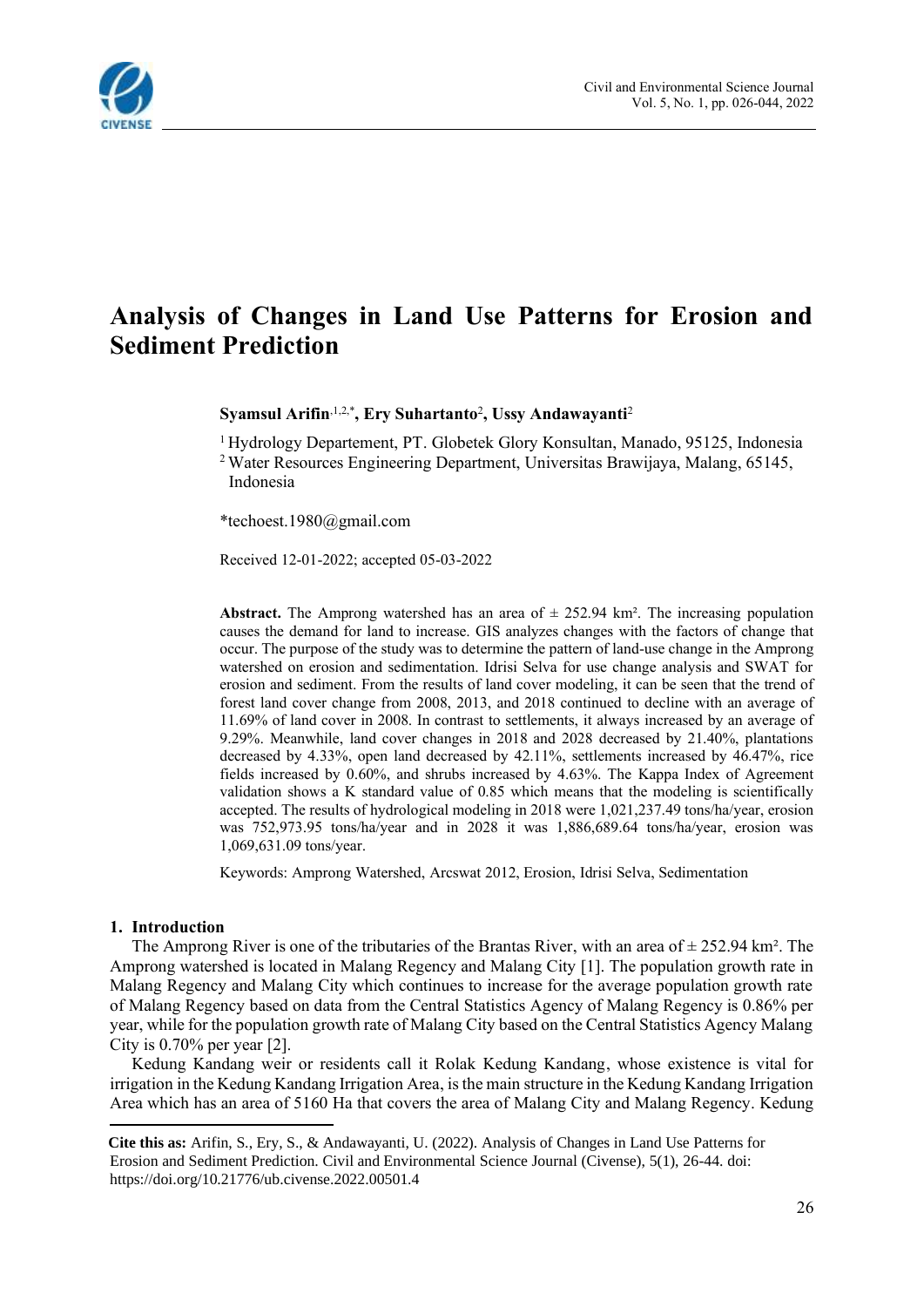

Kandang Dam coordinates 7°59'22.25" South Latitude and 112°39'11.28" East Longitude or downstream of the Amprong Watershed. Weir is the main structure that functions to raise the water level to flow into the intake of the irrigation network of Kedung Kandang. The Kedung Kandang intake is at  $\pm 600$  m upstream of the weir. The water comes from the Amprong River and the Kalisari Suppletion Channel [3]. Due to high erosion resulting in sedimentation upstream of the Kedung Kandang weir. In the dry season, the water discharge in the Amprong River has decreased, impacting the level of adequacy of irrigation water needs in the Kedung Kandang Irrigation Area and the smooth production of sugar at the Krebet Sugar Factory. These conditions can be overcome by the existence of the Kalisari Suppletion Channel due to the high sediment upstream of the Kedung Kandang Weir, causing the water discharge from the Kalisari Suppletion Channel to be wasted through the weir spillway [4], [5].

Changes in land cover can be analyzed by using remote sensing and Geographic Information Systems, namely satellite images. Analysis of change and modelling for land cover prediction in a watershed can be done with the assist of Idrisi Selva software [6], [7].

While the easiest analysis to describe complex watershed conditions is to model it. The watershed hydrological model describes the interactions between variables in the watershed context. The development of the watershed hydrological model is in line with the development of Geographic Information System (GIS) and remote sensing technology [8]. The Watershed hydrological model cover that is often used is spatial modelling based on land cover data, forecasting and predicting the condition of a change for flood, drought, erosion, sedimentation, and other conditions [2]. The Soil and Water Assessment Tool (SWAT) is a hydrological model developed to predict the effects of land management on the result of water, sediments, pesticide loads, and agricultural chemicals [9]–[11].

The problems that occur are caused by changes in land cover that are not well planned. Therefore, there is a need for research on the impact of land-use changes on the level of erosion that causes sedimentation downstream of the Amprong watershed. In the end, to obtain the right handling solution to maintain the availability of irrigation water needs in the Kedung Kandang Irrigation Area and obtain a basis for determining the watershed management in the future [5]. Therefore, the purpose of the study was to assess the pattern of land-use change in the Amprong watershed on erosion and sedimentation

## **2. Data and Method**

#### *2.1 Data*

The data needed for this analysis, namely Earth Map Scale 1: 25,000, DEM Map, Soil Type Data, Rain Station Coordinate Data, Daily rainfall data from the nearest rain station in the Amprong watershed for 10 years (2008-2017), Discharge measurement data, Temperature data, Solar radiation data, Relative humidity data, Wind speed/velocity data, Landsat 7 ETM imagery dated June 20<sup>th</sup>, 2008, Landsat 8 OLI/TIRS imagery dated August 13<sup>th</sup>, 2013 and July 26<sup>th</sup>, 2018.

## *2.2 Method*

#### *2.2.1. Rain Data Statistical Test Consistency Test*

The data consistency test was carried out to find out whether there were data deviations in the available rain data so that it could be seen whether the data was suitable to be used in the subsequent hydrological analysis or not. The double mass curve method was used [12].

## *Homogeneity Test*

A series of hydrological data presented chronologically as a function of the same time is called a periodic series. Field data published generally are discharge data, rainfall data, and others. The data is arranged in the form of a periodic series, so it must be tested before being used for further analysis. The data testing intended are: (1) No Trend Test; (2) Stationary Test; (3) Persistency Test. The three stages of testing are often referred to as data filtering (data screening) [13].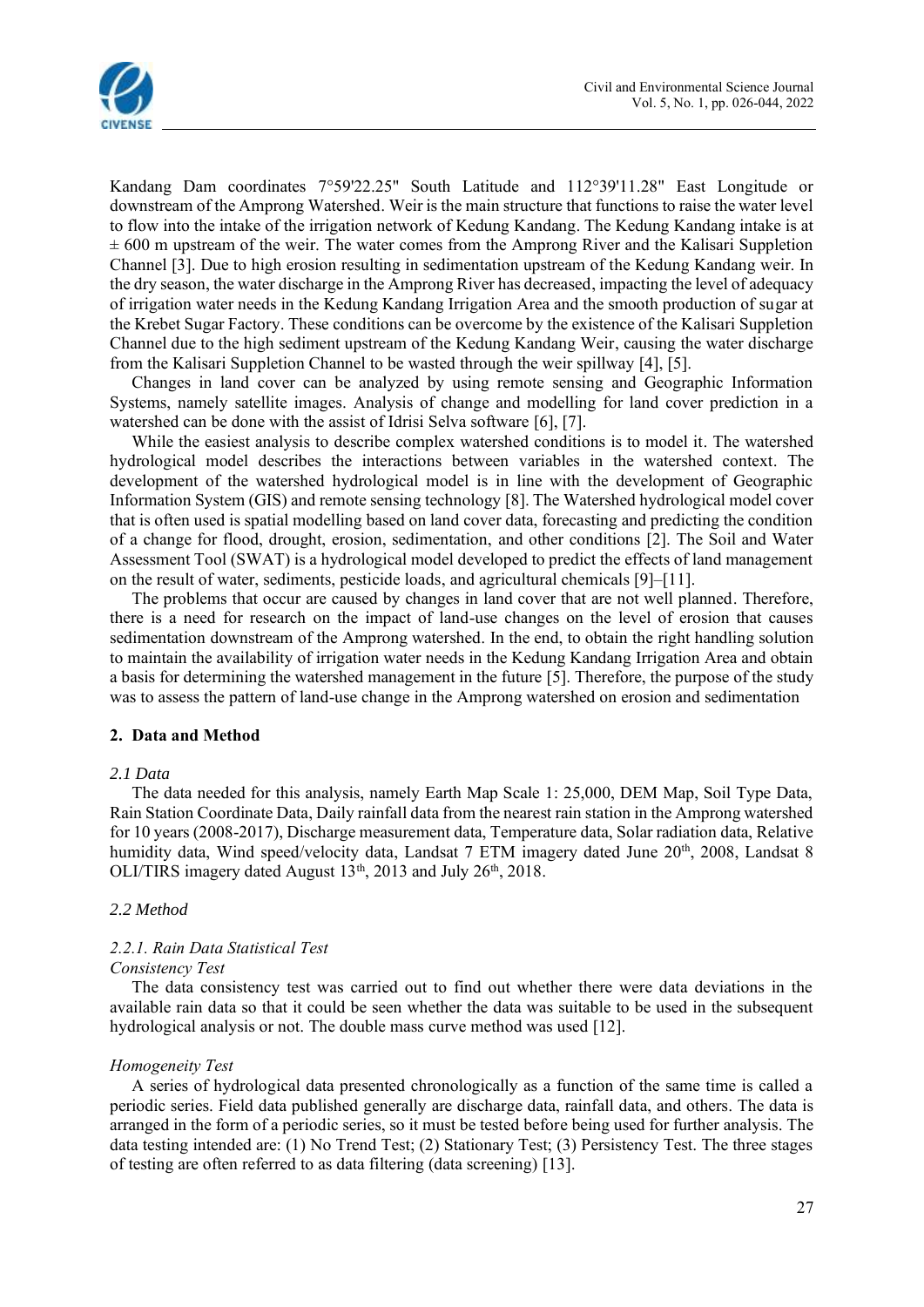

## *2.2.2 Regional Average Rainfall*

The rainfall data for the rain station post will be used in the form of regional average rainfall data calculated using the Thiessen Polygon Method [6], [14].

### *2.2.3 Land use change analysis*

The basic map that needs to be prepared is the earth map. The Landsat 7 ETM satellite imagery layout in 2008 and Landsat 8 OLI/TIRS in 2013 and 2018 for the Kali Amprong Watershed projected to the 49s UTM (*Universal Transverse Mercator*) Zone. The map of the earth is used to obtain spatial administrative analysis data sourced from the Geospatial Information Agency/Badan Informasi Geospatial (BIG), Digital Elevation Model (DEM) data, which is obtained from DEMNAS data downloaded from https://tanahair.indonesia.go.id.

Basic image management includes geometric and radiometric corrections and gap filling for the 2008 image because there was a gap fill due to the sensor SLC off on the Landsat 7 ETM device in 2008. Gap filling process using ENVI 5 software. Remote sensing data is in the form of digital data. The use of the data requires special hardware and software for processing. Analysis and interpretation can be conducted in two ways:

### a. Digital processing and analysis

b. Visual analysis and interpretation.

Both of these methods have advantages and disadvantages. At least both methods are used together to complement each other. Digital processing functions to read data, display data, modify and process, extract data automatically, store, design map formats, and print. Digital data processing is carried out using software specifically made for this purpose. Meanwhile, visual analysis and interpretation are used if digital data processing cannot be carried out and does not function properly. Land Use Classification of Landsat Images is interpreted to produce land cover maps for 2008, 2013, and 2018. After obtaining the land cover map, an accuracy test was conducted in the land cover classification results.

Each land cover and land use class are sampled for accuracy testing. The land cover classification results in an accuracy test using the confusion matrix table. The Kappa coefficient is also calculated because it is not overestimated in determining the accuracy value. The accuracy test uses very highresolution images in the form of google earth and bing maps.

The method used for land change prediction analysis is Markov Chain with projections to 2028 Idrisi Selva 17.2 software. In this stage, projections are carried out by assuming that changes that will occur in the future have patterns and possibilities similar to the patterns of changes that occur over a period used by using software that can assist in managing satellite imagery for land use change analysis. Validation will be carried out from the land use modeling results, namely, comparing the land use data from the modeling with the data from the interpretation of the validation test images measured by the Kappa Index of Agreement (kappa value).

#### *2.2.4. Erosion And Sediment Analysis*

Erosion and sediment analysis were estimated using the Modified Universal Soil Loss Equation (MUSLE). MUSLE uses runoff quantities to simulate erosion and sedimentation. Based on the hydrological analysis, the predictions of runoff volume and runoff peak rates are obtained then used to analyze the energy of erosive runoff. Substitution of these parameters provides the following advantages: the accuracy of the model's prediction is increased, the delivery ratio is no longer needed, and a single rainfall forecast that produces sediment can be calculated.

Digital map is prepared and first converted to format according to ArcSWAT 2012 requirements (change shapefile to raster). Suppose the data is in the correct format. In that case, we can start running ArcSWAT by performing the following steps: Automatic Watershed Delineation, HRU Analysis, Write Input Tables, Edit SWAT Input, SWAT Simulation.

Calibration using SWAT-CUP software with SUFI-2 program. The output of the 2012 ArcSWAT model is then calibrated and validated. Calibration and validation have the aim that the simulation results resemble the real situation in the field. Calibration and validation are done by comparing the simulation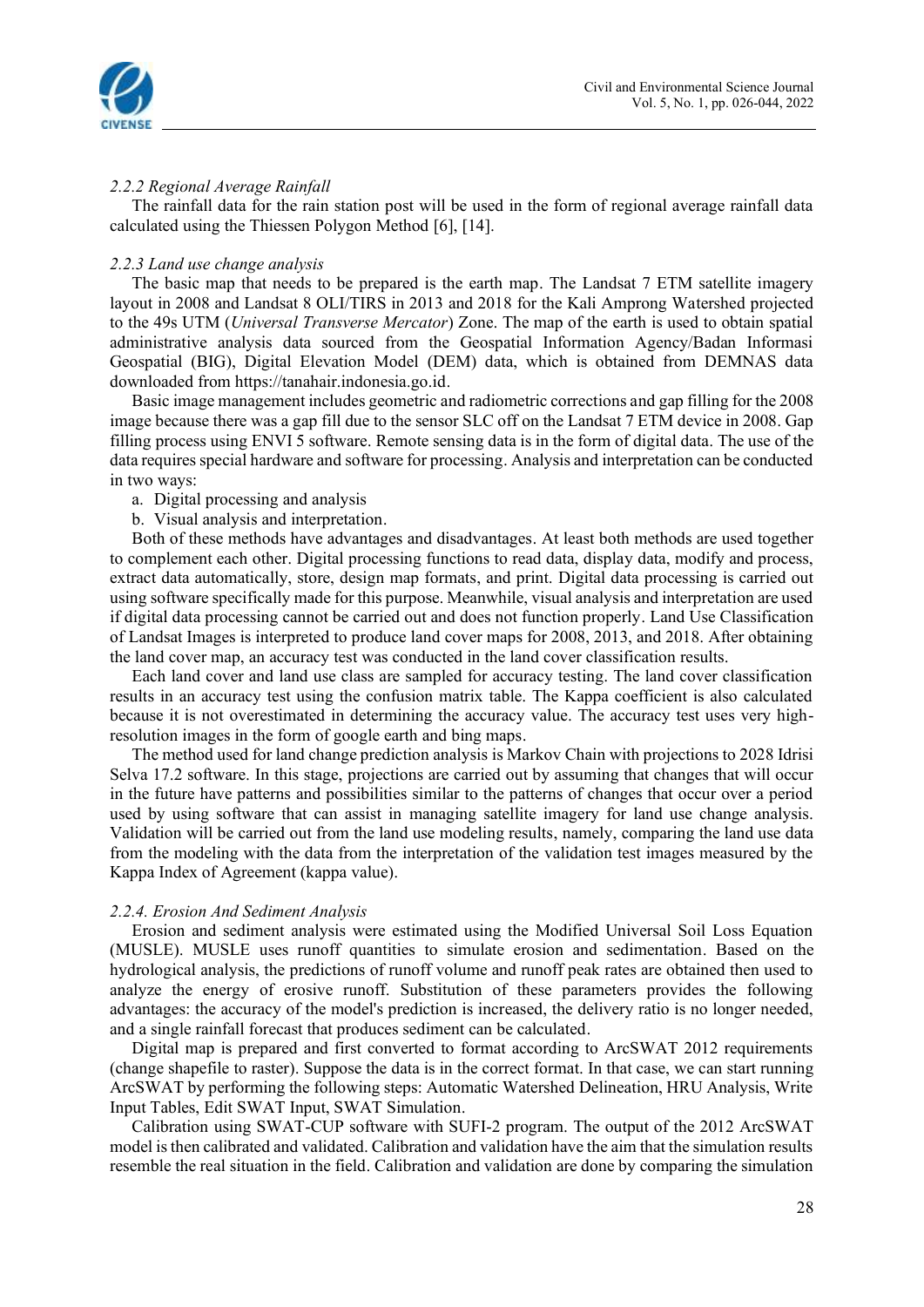

results with the monthly discharge from the observation results. Assessment of calibration and validation used helpful software, namely SWAT-CUP with the SUFI-2 program. The calibration and validation assessment parameters are P-factor, r-factor, NS, and R2.

# **3. Results and Discussion**

*3.1. Hydrological Analysis*

# *Consistency Test*

Consistency test was carried out with two methods, the double mass curve method for rainfall data at the rain station post.



**Figure 1**. Double Mass Curve of Jabung Rain Station



Figure 4 Double Mass Curve of Tajinan Rain Station 35000



**Figure 7.** Double Mass Curve of Gunung Sawur Rain Station



**Figure 2.** Double Mass Curve of Pocokusumo Rain Station



**Figure 5.** Double Mass Curve of Tumpang Rain Station

35000  $\frac{1}{2}$  20000 Staining 190M Kasalang  $18554$ .<br>3000 ū ź sow 10000 15000 20000 25000 30000 **SOON** Cum. Comparative Rain Stasius (mm)

**Figure 3.** Double Mass Curve of Kedung Kandang Rain Station



**Figure 6.** Double Mass Curve of Tutur Rain Station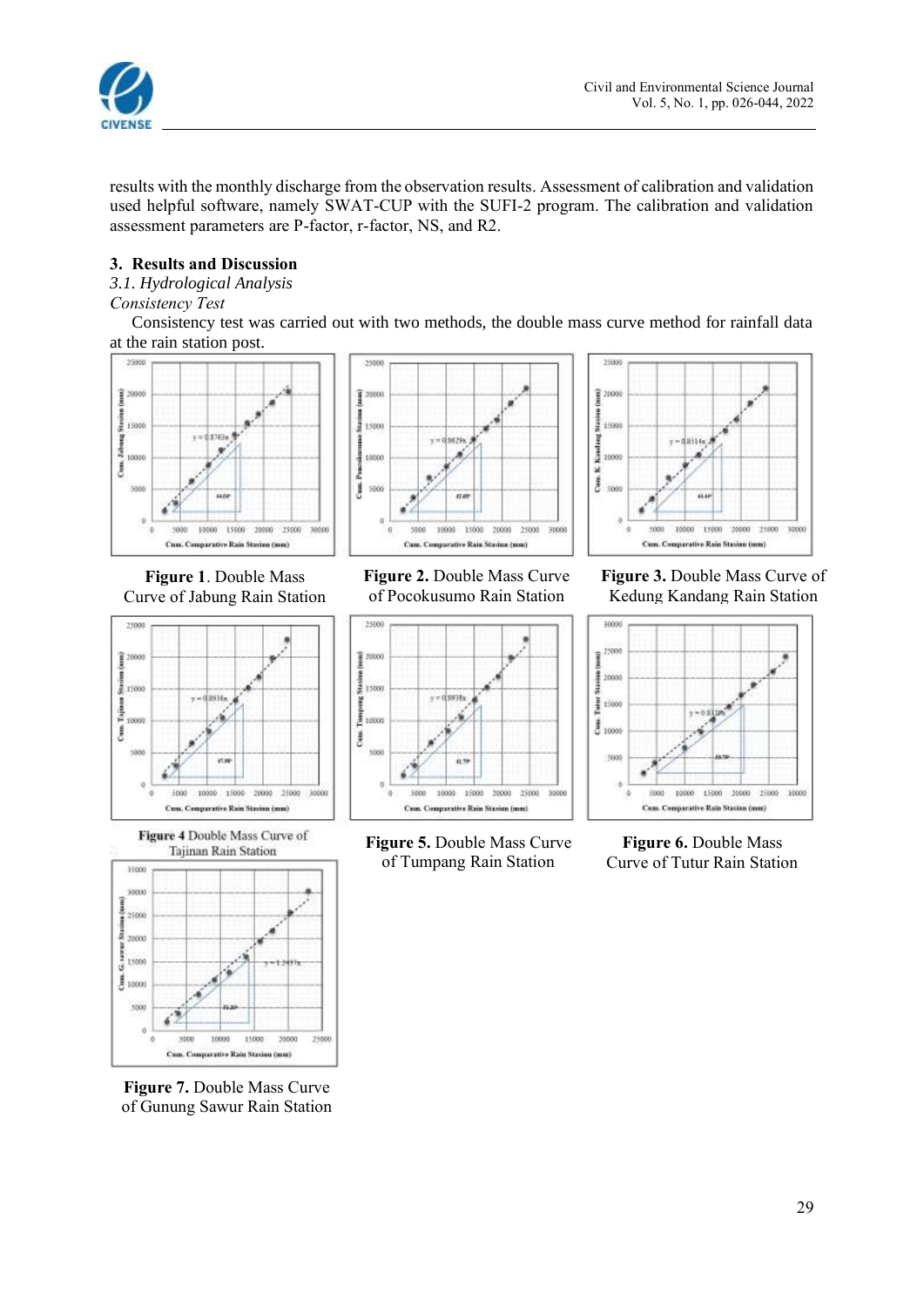

The results of this test indicate that the selected data can be used for further hydrological testing and analysis. Based on Figures 1 to 7 of the double mass curve at each rain station above, it is known that there is a strong relationship between the x and y variables, with the coefficient of determination between  $0.9 \leq R2 \leq 1$ . And it can be concluded that there were no deviations in the data from each station, so there was no correction on the rain data and the data was considered consistent.

## *Homogeneity Test*

This study tested the annual rainfall data for rain stations for the absence of trends by the Spearman Method using a 2-sided T-Test. The recapitulation of test results is presented as follows.

|     | Table 1. Recapitulation of No Trend Test Results |          |                                   |                                                     |                      |  |  |  |  |  |
|-----|--------------------------------------------------|----------|-----------------------------------|-----------------------------------------------------|----------------------|--|--|--|--|--|
| No. | <b>Post Name</b>                                 | $\alpha$ | <b>Tc Value</b><br>(T Test Table) | Coefficient<br><b>Distribution</b><br><b>Number</b> | <b>Information</b>   |  |  |  |  |  |
|     | Jabung                                           | 5%       | 1.86                              | 0.76                                                | $t$ $lt$ tc, no tren |  |  |  |  |  |
| 2   | Poncokusumo                                      | 5%       | 1.86                              | $-1.19$                                             | $t$ < tc, no tren    |  |  |  |  |  |
| 3   | Kedung Kandang                                   | 5%       | 1.86                              | 0.42                                                | $t$ < tc, no tren    |  |  |  |  |  |
| 4   | Tajinan                                          | 5%       | 1.86                              | 0.42                                                | $t$ < tc, no tren    |  |  |  |  |  |
|     | Tumpang                                          | 5%       | 1.86                              | $-0.56$                                             | $t$ < tc, no tren    |  |  |  |  |  |
| 6   | Tutur                                            | 5%       | 1.86                              | 0.36                                                | $t$ < tc, no tren    |  |  |  |  |  |
|     | Gunung Sawur                                     | 5%       | 1.86                              | 0.92                                                | $t$ < tc, no tren    |  |  |  |  |  |

Based on Table 1, it can be seen that the overall data does not show a trend by showing  $t_{calculated} < t_{table}$ at 5% confidence level. Thus, these data can be analyzed further.

| No. | <b>Post Name</b>    | $\alpha$ | Fc Value (F Test Table) | <b>Coefficient</b><br><b>Distribution</b><br><b>Number</b> | <b>Information</b> |
|-----|---------------------|----------|-------------------------|------------------------------------------------------------|--------------------|
|     | Jabung              | 5%       | 5.192                   | 0.19                                                       | $F < F_c$ , stable |
| 2   | Poncokusumo         | 5%       | 5.192                   | 0.40                                                       | $F < Fc$ , stable  |
| 3   | Kedung Kandang      | 5%       | 5.192                   | 0.20                                                       | $F < Fc$ , stable  |
| 4   | Tajinan             | 5%       | 5.192                   | 1.37                                                       | $F < Fc$ , stable  |
| 5   | Tumpang             | 5%       | 5.192                   | 0.78                                                       | $F < Fc$ , stable  |
| 6   | Tutur               | 5%       | 5.192                   | 1.89                                                       | $F < Fc$ , stable  |
|     | <b>Gunung Sawur</b> | 5%       | 5.192                   | 0.88                                                       | $F < Fc$ , stable  |

#### **Table 2.** Recapitulation of Variance Stability Test Results (F Test)

**Table 3.** Recapitulation of Average Stability Test Results (t Test) Annual Period

| No. | <b>Post Name</b> | α  | <b>Tc Value</b><br>(T Test Table) | <b>Coefficient</b><br><b>Distribution</b><br><b>Number</b> | <b>Information</b> |
|-----|------------------|----|-----------------------------------|------------------------------------------------------------|--------------------|
|     | Jabung           | 5% | 1.943                             | 0.95                                                       | $T < t$ c, stable  |
| 2   | Poncokusumo      | 5% | 1.943                             | 0.40                                                       | $T < t$ c, stable  |
| 3   | Kedung Kandang   | 5% | 1.943                             | 0.10                                                       | $T < t$ c, stable  |
| 4   | Tajinan          | 5% | 1.943                             | 3.37                                                       | $T < t$ c, stable  |
| 5   | Tumpang          | 5% | 1.943                             | 0.78                                                       | $T < t$ c, stable  |
| 6   | Tutur            | 5% | 1.943                             | 4.89                                                       | $T < t$ c, stable  |
| 7   | Gunung Sawur     | 5% | 1.943                             | 0.88                                                       | $T < t$ c, stable  |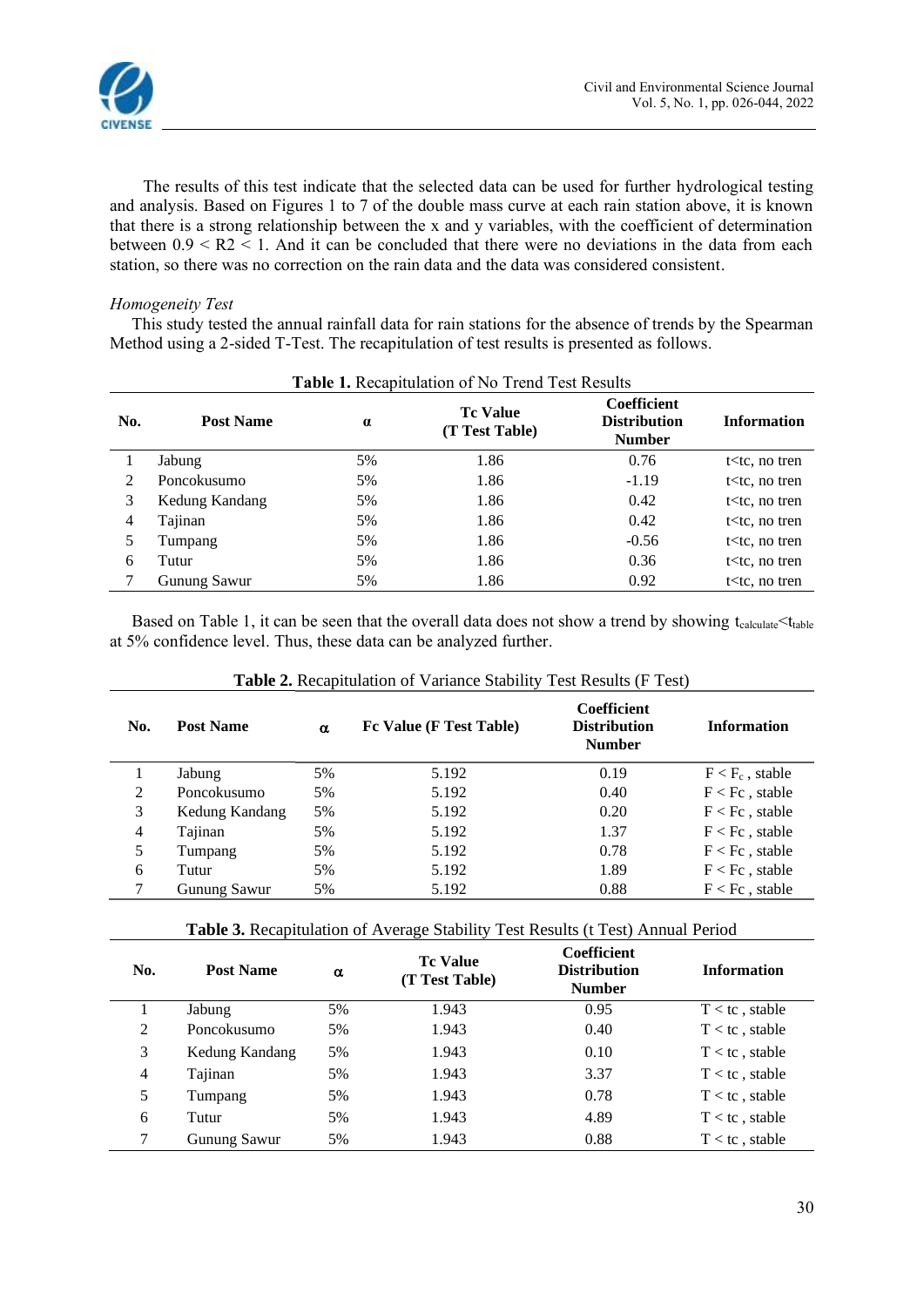



From Table 2 and Table 3 above, it can be seen that the value of F calculates < the value of F table and value of t calculate < value of t table, so it can be concluded that the rainfall data for the seven rain stations used has a stable variance and average.

The persistence test is an independent test for each value in the periodic series. First, the Spearman Method must calculate the number of serial correlation coefficients. The calculation of the persistence test with the T-test is carried out. The recapitulation of test results is presented as follows.

| <b>Table 4.</b> Recapitulation of Persistence Test Results |                  |    |                                   |                                                            |                    |  |  |  |  |
|------------------------------------------------------------|------------------|----|-----------------------------------|------------------------------------------------------------|--------------------|--|--|--|--|
| No.                                                        | <b>Post Name</b> | α  | <b>Tc Value</b><br>(T Test Table) | <b>Coefficient</b><br><b>Distribution</b><br><b>Number</b> | <b>Information</b> |  |  |  |  |
|                                                            | Jabung           | 5% | 1.860                             | 2.00                                                       | $T < t$ c, random  |  |  |  |  |
| 2                                                          | Poncokusumo      | 5% | 1.860                             | 8.00                                                       | $T < t$ c, random  |  |  |  |  |
| 3                                                          | Kedung Kandang   | 5% | 1.860                             | 1.00                                                       | $T < t$ c, random  |  |  |  |  |
| $\overline{4}$                                             | Tajinan          | 5% | 1.860                             | 5.00                                                       | $T < t$ c, random  |  |  |  |  |
| 5                                                          | Tumpang          | 5% | 1.860                             | 2.00                                                       | $T < t$ c, random  |  |  |  |  |
| 6                                                          | Tutur            | 5% | 1.860                             | 3.00                                                       | $T < t$ c, random  |  |  |  |  |
|                                                            | Gunung Sawur     | 5% | 1.860                             | 0.00                                                       | $T < t$ c, random  |  |  |  |  |

Based on Table 4, it can be seen that almost all of the data are random by showing  $t_{\text{calculate}} < t_{\text{table}}$  at 5% confidence level. Thus, these data can be analyzed further.

*3.2 Regional Average Rainfall Analysis*



**Figure 8.** Map of the Influence Area of the Amprong Sub-watershed Rain Station Post using the Thiessen Polygon Method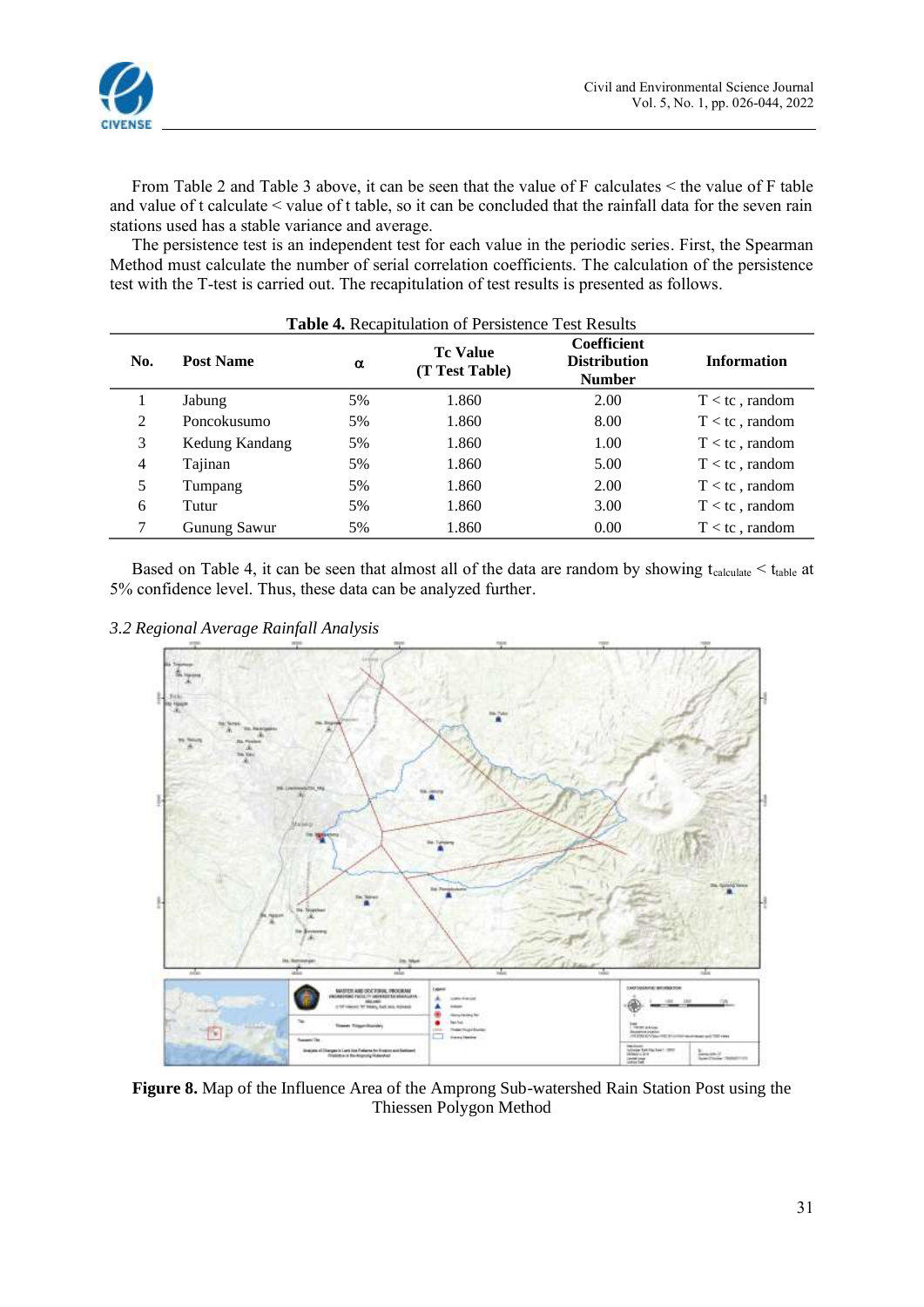

| <b>Name</b>         | Area $(km^2)$ | Persentase |
|---------------------|---------------|------------|
| Sta. Jabung         | 70.570        | 27.9%      |
| Sta. Poncokusumo    | 23.018        | 9.1%       |
| Sta. Kedung Kandang | 23.270        | 9.2%       |
| Sta. Tajinan        | 5.818         | 2.3%       |
| Sta. Tumpang        | 80.435        | 31.8%      |
| Sta. Tutur          | 48.564        | 19.2%      |
| Sta. Gunung Suwur   | 1.265         | 0.5%       |
| Total               | 252.94        | 100%       |

| Table 5. Amprong Sub-Watershed Thiessen Coefficient |
|-----------------------------------------------------|
|-----------------------------------------------------|

## *3.3. Land use change analysis*

From the results of the classification of Landsat 7 ETM+ imagery in 2008, Landsat 8 OLI TIRS imagery in 2013, and Landsat 8 OLI TIRS imagery in 2018 in the Amprong watershed with an area of 252.94  $km^2$  in the period 2008 to 2018 (Table 5), as well as the results of observations conducted in the field for land use In the Amprong watershed, land use in the Amprong watershed is divided into six classes, namely garden forest, open land, settlements, rice fields, and a mixture of shrubs (Figure 8). The results of the interpretation of land use then conducted the accuracy test from the classification results obtained by comparing the interpretation of field use with high-resolution image data for each year of the determined land cover. From the six classes of land use interpretation results, 60 random points were checked with the number based on the percentage of each land cover each year to prove the accuracy of the interpretation of the map made. This accuracy test aims to determine the percentage of data confidence from Landsat image interpretation based on the confusion matrix table. The confusion matrix table can be presented as follows:

|--|

| 2008          | Code                             | Google Image 2008 |             |             |             |             |             | <b>Grand Total</b> |
|---------------|----------------------------------|-------------------|-------------|-------------|-------------|-------------|-------------|--------------------|
|               |                                  | <b>FRST</b>       | <b>AGRL</b> | <b>PAST</b> | <b>URBN</b> | <b>RICE</b> | <b>RNGB</b> |                    |
| Interpetation | Forest Mixed (FRST)              | 15                | 3           |             |             |             |             | 18                 |
|               | Agricultural Land Generic (AGRL) |                   | 12          |             |             |             |             | 13                 |
|               | Open Field/Pasture (PAST)        |                   |             | 4           |             |             |             |                    |
| Image 1       | Urban (URBN)                     |                   |             |             | 4           |             |             |                    |
|               | Rice (RICE)                      |                   | 3           |             |             | 11          |             | 15                 |
| andsat        | Range Brush (RNGB)               |                   |             |             |             |             |             |                    |
| ▬             | <b>Grand Total</b>               | 15                | 19          | 4           |             | 11          | n           | 60                 |

| Table 7. Confusion matrix of sample point for each land use class in 2013 |  |  |
|---------------------------------------------------------------------------|--|--|
|---------------------------------------------------------------------------|--|--|

| $\mathbf{r}$<br>201 | Code                             | Google Image 2013 |               |             |             |             |                | <b>Grand Total</b> |
|---------------------|----------------------------------|-------------------|---------------|-------------|-------------|-------------|----------------|--------------------|
|                     |                                  | <b>FRST</b>       | <b>AGRL</b>   | <b>PAST</b> | <b>URBN</b> | <b>RICE</b> | <b>RNGB</b>    |                    |
| Interpetation       | Forest Mixed (FRST)              | 14                |               |             |             |             |                | 15                 |
|                     | Agricultural Land Generic (AGRL) |                   | 11            |             |             |             | $\overline{c}$ | 15                 |
| Image<br>andsat     | Open Field/Pasture (PAST)        |                   | $\mathcal{L}$ |             |             |             |                |                    |
|                     | Urban (URBN)                     |                   |               |             | 5           |             |                | o                  |
|                     | Rice (RICE)                      |                   |               |             |             | 14          | $\mathfrak{D}$ | 17                 |
|                     | Range Brush (RNGB)               |                   |               |             |             |             | 4              |                    |
| ▬                   | <b>Grand Total</b>               | 14                | 15            | ◠           | 6           | 15          | 8              | 60                 |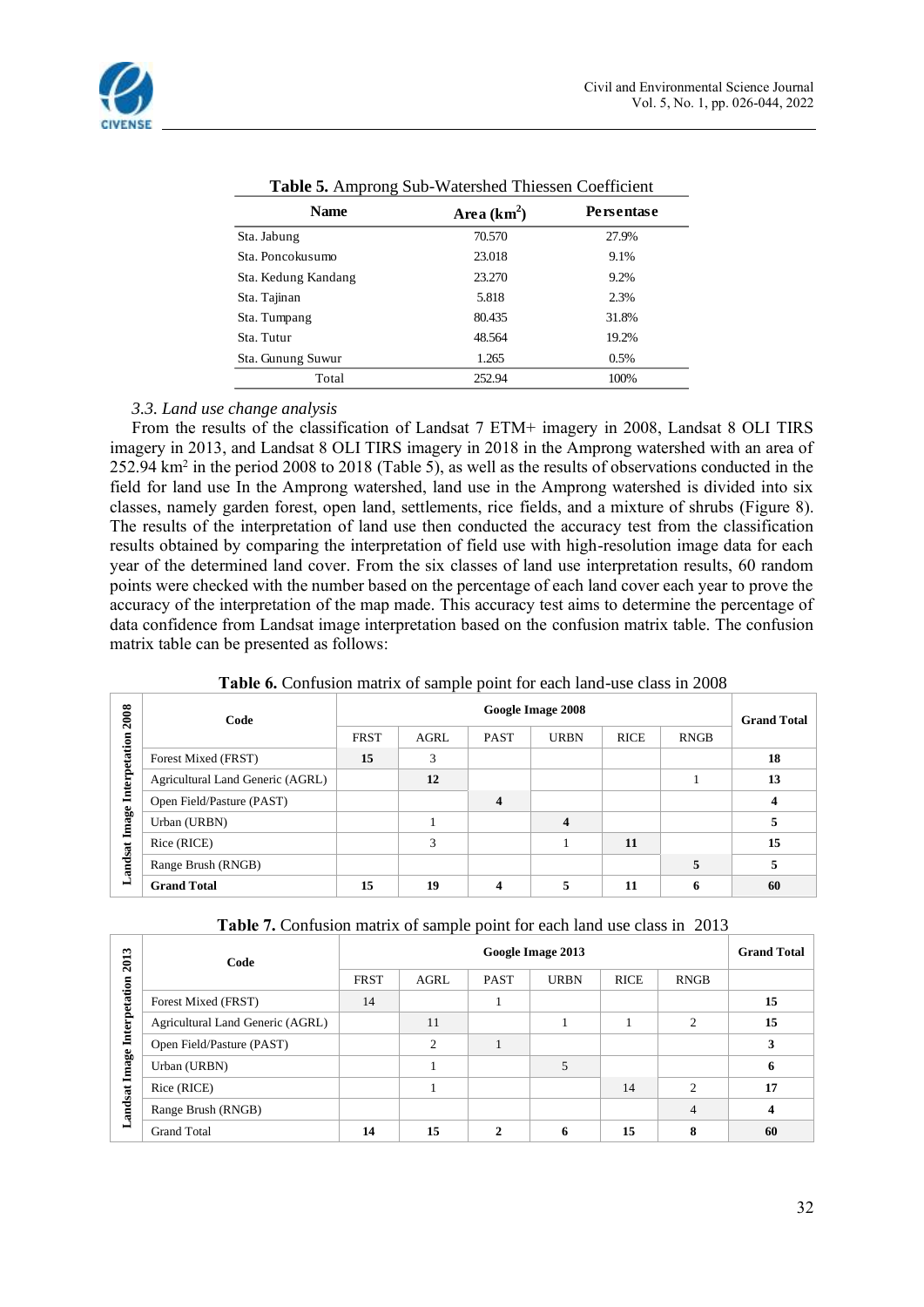![](_page_7_Picture_0.jpeg)

| 2018          | Code                             | Google Image 2018 |             |             |             |             |               | <b>Grand Total</b> |
|---------------|----------------------------------|-------------------|-------------|-------------|-------------|-------------|---------------|--------------------|
|               |                                  | <b>FRST</b>       | <b>AGRL</b> | <b>PAST</b> | <b>URBN</b> | <b>RICE</b> | <b>RNGB</b>   |                    |
| Interpetation | Forest Mixed (FRST)              | 14                |             |             |             |             |               | 14                 |
|               | Agricultural Land Generic (AGRL) |                   | 11          |             |             |             | $\mathcal{D}$ | 15                 |
|               | Open Field/Pasture (PAST)        |                   |             |             |             |             |               |                    |
| Image .       | Urban (URBN)                     |                   |             |             | 8           |             |               | 8                  |
|               | Rice (RICE)                      |                   | ◠           |             |             | 11          |               | 13                 |
| andsat        | Range Brush (RNGB)               |                   |             |             |             |             | 8             | 9                  |
| د             | <b>Grand Total</b>               | 14                | 14          |             | 9           | 11          | 11            | 60                 |

**Table 8.** Confusion matrix of sample point for each land use class in 2018

Image classification accuracy test results (*Supervised Classification*) from the Amprong watershed confusion matrix table using ENVI 5.1 software were evaluated for accuracy with overall accuracy results for land cover interpretation in 2008 amounted to 85.00% in 2013 equal to 81.67%, and in 2018 amounted to 86.67%, while by the kappa accuracy for 2008 amounted to 80.86%, in 2013 equivalent to 76.73%, and in 2018 amounted to 83.33%, so it can be concluded that the interpretation of land cover with basic data of Landsat imagery is overall acceptable and can be used for the analysis of land cover projections in 2028 (Table 6-7).

Land use patterns experiencing dynamic changes from the analysis of land cover change dynamics in the Amprong watershed from 2008, 2013, and 2018. The trend of forest land cover change from 2008, 2013, and 2018 continues to decline with an average of 11.69% of the total land cover in 2008. This is inversely proportional to settlement cover, which is always increasing, as the average increase is 9.29% (Table  $9 - 10$ ).

|                                  | Year |                     |                              |         |         |         |             |                    |
|----------------------------------|------|---------------------|------------------------------|---------|---------|---------|-------------|--------------------|
| <b>Land Cover</b>                |      | <b>Forest Mixed</b> | Agricultural<br>Land Generic | Pasture | Urban   | Rice    | Range Brush | <b>Grand Total</b> |
| <b>Forest Mixed</b>              |      | 6239.61             | 453.20                       | 92.52   | 7.14    | 214.26  | 570.03      | 7576.76            |
| <b>Agricultural Land Generic</b> |      | 1.35                | 4041.55                      | 16.18   | 355.11  | 1058.25 | 31.91       | 5504.35            |
| Open Field/Pasture               |      | 114.22              | 283.39                       | 1055.97 | 13.28   | 287.35  | 28.36       | 1782.57            |
| Urban                            | 2008 |                     |                              |         | 2110.37 |         |             | 2110.37            |
| Rice                             |      |                     | 1205.59                      | 9.55    |         | 4842.55 |             | 6057.69            |
| Range Brush                      |      | 44.15               | 468.90                       | 0.18    | 13.11   | 789.51  | 946.70      | 2262.56            |
| <b>Grand Total</b>               |      | 6399.33             | 6452.63                      | 1174.39 | 2499.02 | 7191.93 | 1577.00     | 25294.30           |

**Table 9.** Land cover change matrix for 2008 – 2013

| <b>Table 10.</b> Land cover change matrix for $2013 - 2018$ |  |
|-------------------------------------------------------------|--|
|-------------------------------------------------------------|--|

| <b>Land Cover</b>                | Year | <b>Forest Mixed</b> | Agricultural<br>Land Generic | Pasture | Urban   | Rice    | Range Brush | <b>Grand Total</b> |
|----------------------------------|------|---------------------|------------------------------|---------|---------|---------|-------------|--------------------|
| <b>Forest Mixed</b>              |      | 5311.77             | 571.09                       | 142.75  | 1.42    |         | 372.30      | 6399.33            |
| <b>Agricultural Land Generic</b> |      | 436.88              | 3904.07                      | 34.77   | 112.04  | 570.81  | 1394.06     | 6452.63            |
| Open Field/Pasture               |      | 47.12               | 384.42                       | 734.89  | 6.54    | 1.13    | 0.28        | 1174.39            |
| Urban                            | 2013 |                     |                              |         | 2499.02 |         |             | 2499.02            |
| Rice                             |      |                     | 1576.47                      | 369.04  | 339.10  | 4826.49 | 80.83       | 7191.93            |
| Range Brush                      |      | 68.22               | 413.43                       | 7.95    | 75.77   | 219.55  | 792.08      | 1577.00            |
| <b>Grand Total</b>               |      | 5897.58             | 6515.21                      | 512.75  | 3360.05 | 5424.18 | 3584.54     | 25294.30           |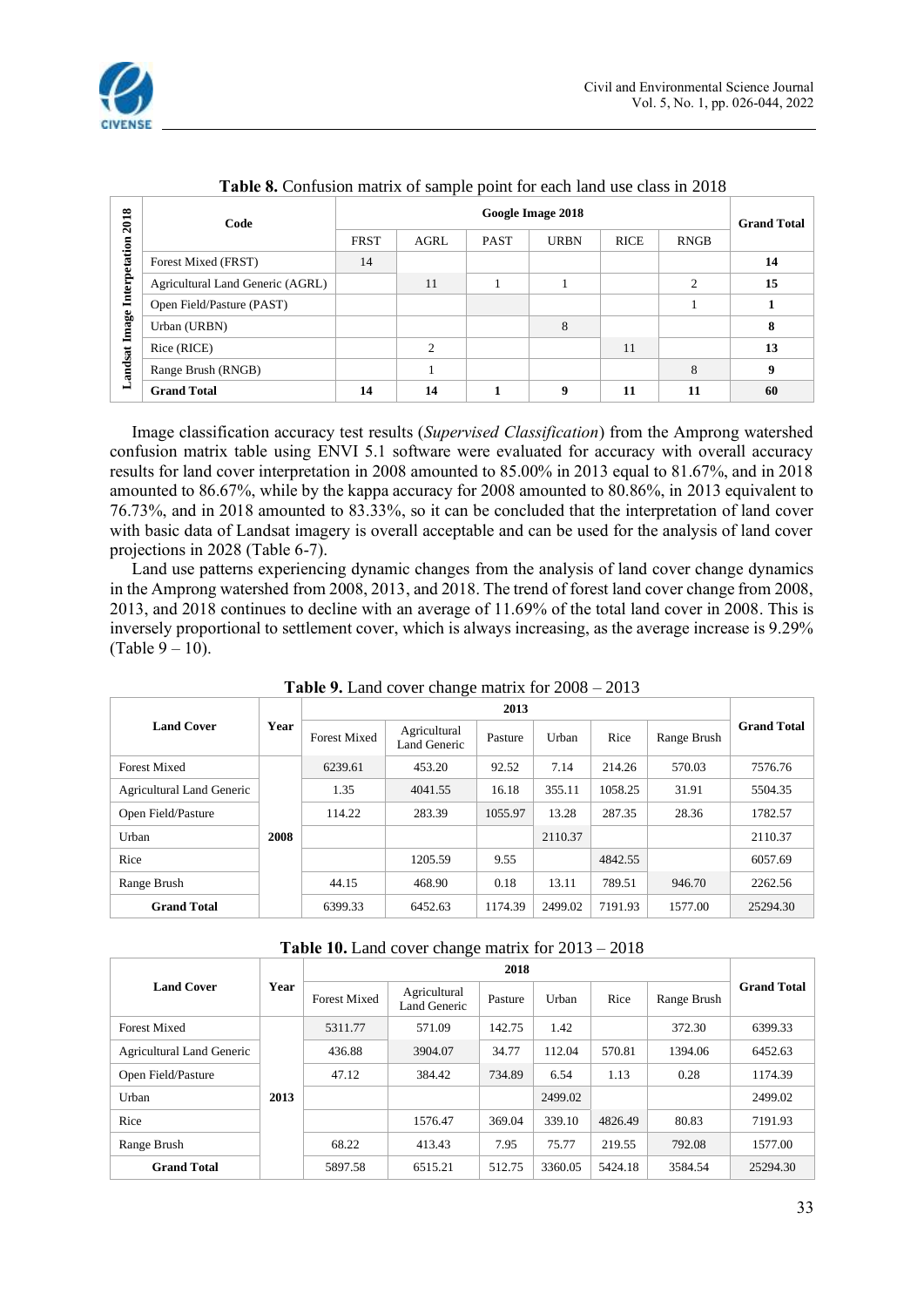![](_page_8_Picture_0.jpeg)

# *3.4. Analysis of Land Cover Change Projections*

Land cover projections were carried out using the Markov Chain Cellular Automata method. Land use in 2028 is obtained by comparing changes between 2008 and 2018. Model simulation was run with CA Markov. Projection analysis with 2008 and 2013 land use to predict the 2018 land use. This projection aims to map the 2018 predictions so that they can be validated with the actual 2018 land use maps that have been made previously. The validation results will bring up the kappa value obtained through the *tools Validate* on the idrisi selva. The validation value described in the kappa value has a maximum level of agreement between the number of rows and columns of 1,00. Kappa value  $> 0.81$ indicates very good agreement/suitability, Kappa value  $= 0.61 - 0.80$  good agreement/suitability, Kappa value 0.41-0.60 indicates sufficient agreement/suitability, Kappa value 0,21 -0.40 indicates a weak agreement/suitability, and a Kappa value <0,20 indicates a very weak agreement/suitability (Landis and Kock, 1977). The validation results between the actual 2018 land use and land use prediction of K standard value show the suitability/agreement of distribution and area of 85.85%. This condition indicates that our projections are acceptable (Figure 9).

![](_page_8_Figure_4.jpeg)

 **Figure 9.** The results of the 2018 prediction land cover validation with the actual land cover from the image interpretation result

Land use in 2008 and 2018 was used to project land use in 2028. Changes in forest land cover decreased by 21.40%, gardens decreased by 4.33%, open land decreased by 42.11%, settlements increased by 46.47%, rice fields increased by 0.60%. Shrubs increased by 4.63% (Table 11) (Figure 10).

| <b>THE THE LABORATE COVER CHAIRS</b> INTERNATIONAL EVITO<br>$\sim$ |      |                     |                              |         |         |         |             |                    |
|--------------------------------------------------------------------|------|---------------------|------------------------------|---------|---------|---------|-------------|--------------------|
| <b>Tutupan Lahan</b>                                               |      |                     |                              |         |         |         |             |                    |
|                                                                    | Year | <b>Forest Mixed</b> | Agricultural<br>Land Generic | Pasture | Urban   | Rice    | Range Brush | <b>Grand Total</b> |
| <b>Forest Mixed</b>                                                |      | 4833.78             | 75.91                        | 27.40   | 0.71    | 0.32    | 959.45      | 5897.58            |
| <b>Agricultural Land Generic</b>                                   |      | 1.72                | 5055.92                      | 161.42  | 381.60  | 386.49  | 528.06      | 6515.21            |
| Open Field/Pasture                                                 |      | 8.02                | 69.54                        | 424.53  | 2.09    | 1.98    | 6.59        | 512.75             |
| Urban                                                              | 2018 |                     |                              |         | 3360.05 |         |             | 3360.05            |
| Rice                                                               |      |                     | 221.03                       | 120.21  | 350.08  | 4720.62 | 12.24       | 5424.18            |
| Range Brush                                                        |      | 121.40              | 334.95                       |         | 19.11   | 246.24  | 2862.84     | 3584.54            |
| <b>Grand Total</b>                                                 |      | 4964.92             | 5757.36                      | 733.55  | 4113.63 | 5355.66 | 4369.18     | 25294.30           |

**Table 11.** Land cover change matrix for 2018 – 2028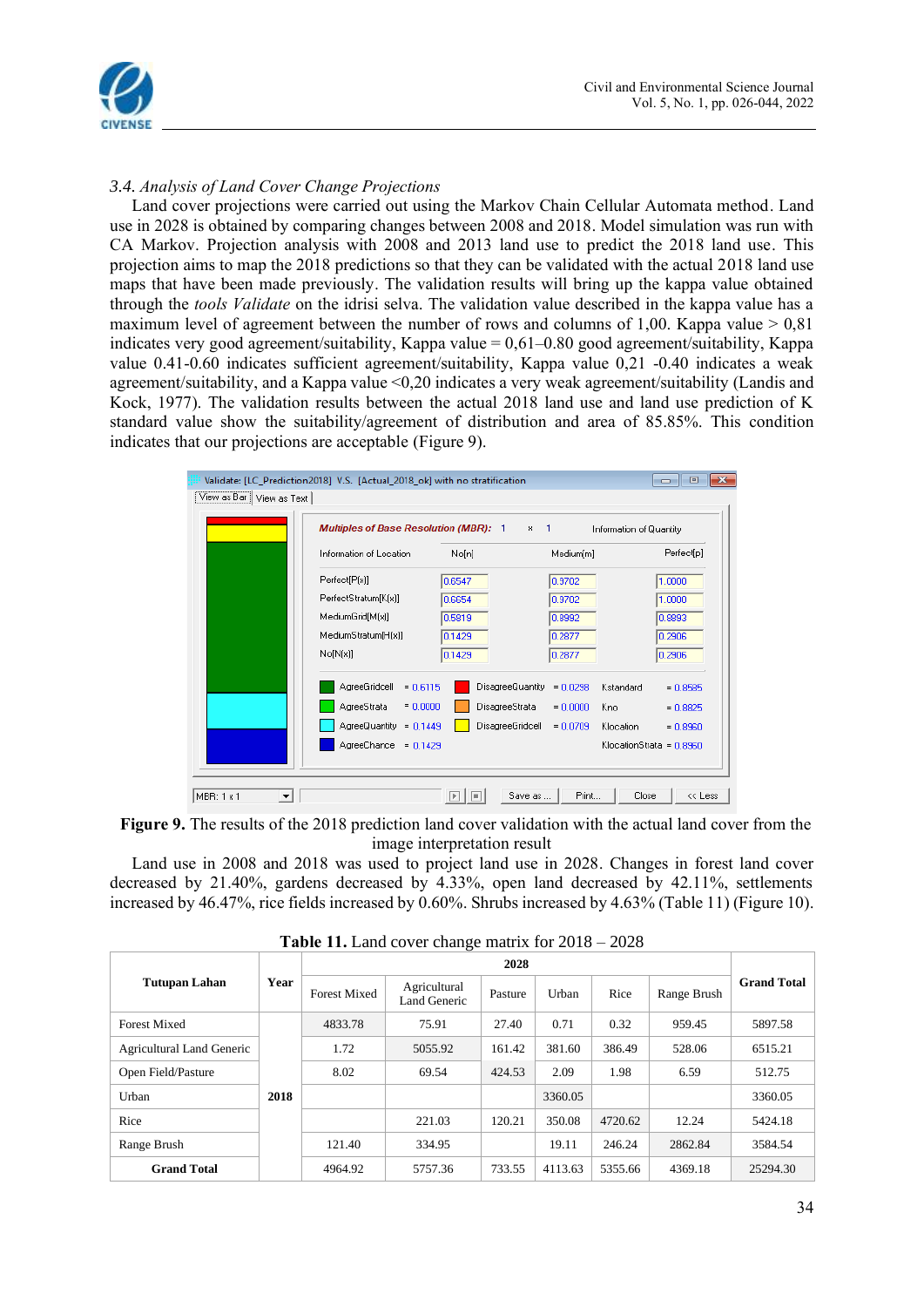![](_page_9_Picture_0.jpeg)

![](_page_9_Figure_2.jpeg)

**Figure 10.** Land cover 2018 (a), 2013 (b), 2018 (c), 2028 (d)

# *3.4. Erosion And Sediment Analysis*

HRU analysis process is carried out automatically by the SWAT program to produce the HRU (Hydrologic Response Unit). Watershed delineation in the HRU analysis process is based on map overlays, namely DEM maps, soil maps, and land cover maps. The main river network is formed based on the watershed delineation process results. The watershed boundary with a total 252.94 km<sup>2</sup> consists of 37 sub basins/subwatersheds. Formation of HRUs using Threshold by percentage, where each threshold percentage is 0% with 37 sub-watersheds formed. The HRUs generated from the analysis differ between land cover data in 2018, as many as 1254 HRU, and data with land cover in 2028 as many as 1073 HRU (Figure 11).

![](_page_9_Figure_6.jpeg)

**Figure 11.** Amprong watershed subbasin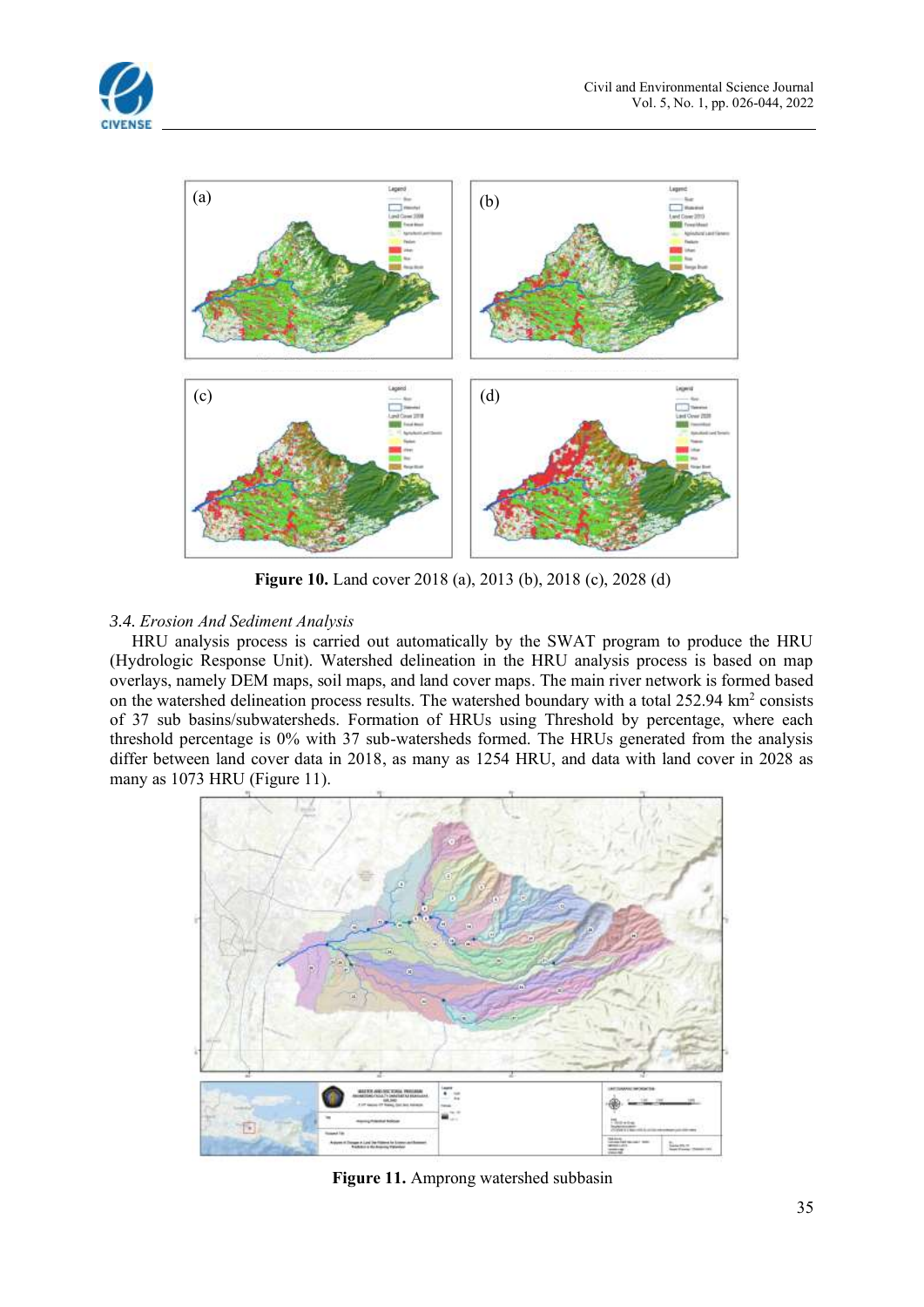![](_page_10_Picture_0.jpeg)

The results of hydrological modelling with land cover in 2018 in the Amprong watershed show that the average erosion of the Amprong watershed is 81.44 tons/ha/year with an average erosion value of 60.04 tons/ha/year (Figure 10). Based on the subbasin scale, the highest sedimentation occurred in subbasin number 11 amounted to157.67 tons/ha/year with an erosion value of 105.85 tons/ha/year, while the lowest sedimentation occurred in subbasin number 4 amounted to 31.12 tons/ha/year with the lowest erosion value of 24.95 tons/ha/year. Meanwhile, based on the HRU (Hydrology Response Unit) scale, the highest sedimentation occurred at HRU number 000110019 amounted to 1134.59 tons/ha/year, the largest erosion value equal to 777.22 tons/ha/year at HRU Number 000290010, while the lowest sedimentation was at HRU number 00170006 amounted to 0.46 tons/ha/ year with the lowest erosion value equal to 0.40 tons/ha/year at the same HRU number. Surface runoff from modelling result with land cover in 2018 an average of 772.78 mm/year. The total sediment in Amprong amounted to 1.021.237,49 tons/ha/year, and the erosion was equal to 752.973,95 tons/ha/year (Figure 12).

![](_page_10_Figure_3.jpeg)

**Figure 12.** Comparison of simulation and observation discharge fluctuations in 2018

## *Discharge Data Calibration and Validation*

Calibration and validation play a significant role in this study. With this process, the simulation results of the watershed model are expected to be close to the actual conditions. In the SWAT simulation process, there are many parameters used, these parameters will help in the calibration process. In this study, 8 parameters were used, among others: CN2 (SCS Curve Number), ALPHA\_BF (Alpha factor for surface runoff), GW\_DELAY (deceleration of groundwater flow), GWQMN (water threshold depth in shallow aquifers), GW\_REVAP (Groundwater Revap coefficient) , AT\_TTIME (lateral flow travel time), ESCO (soil evaporation replacement factor), USLE\_P (land management factor). Monthly discharge data from observation discharge data taken from the Amprong Dam in 2010 - 2013 are also used as calibration input. The results of the data calibration process using SUFI2.SWAT-CUP can be seen in the Calibration outputs. The 95ppu.sf2 file contains the calibration process results in graphical form, as shown in Figure 13. The area of the green graph (95PPU) shows the discharge from the SUFI2.SWAT-CUP simulation result. The red line shows the best simulation results (best estimation), and the blue line indicates the observation result data at the Amprong Dam. The model calibration results obtained the coefficient of determination (R2) amounted to 0.84, and the value of Sutcliffe Model Efficiency (NS) was equal to 0.54. The number of input parameters is eight parameters. Later, this new parameter will be used as input in the validation process (Figure 13).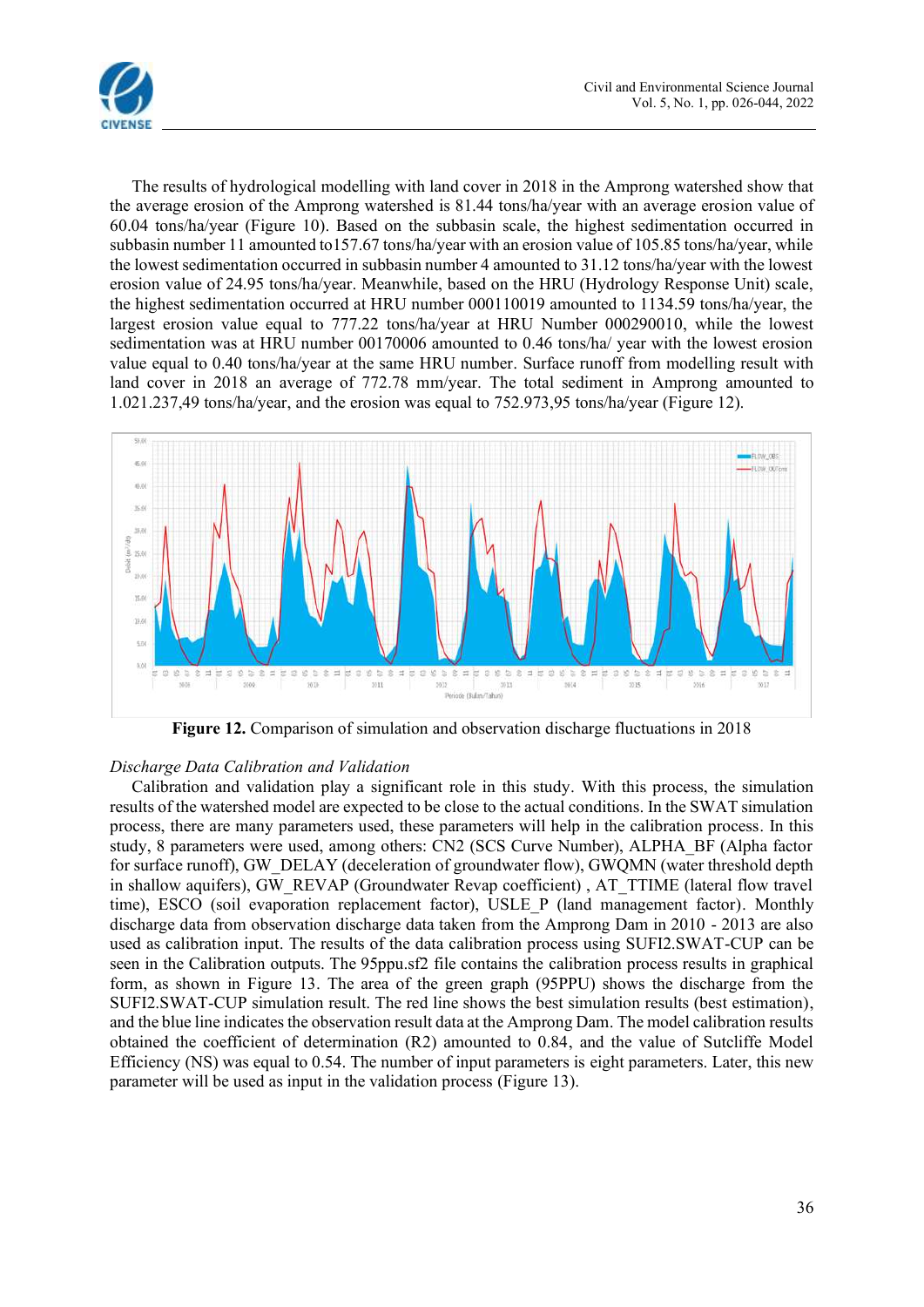![](_page_11_Picture_0.jpeg)

![](_page_11_Figure_2.jpeg)

**Figure 13.** Graph of calibration results for Amprong Watershed River discharge data (*flowout 28*)

Validation was carried out using monthly discharge data for the 2014 – 2017 Amprong Watershed. The validation process shows unsatisfactory results, the value of the determination coefficient (R2) was 0.86, and the Nash-Sutcliffe Efficiency Model (NSE) simulation result was also unsatisfactory at -0.18. The results of this new parameter are used for the hydrological modeling process with land cover in 2028 (Figure 14). The hydrological system is sometimes affected by extraordinary (extreme) events, such as heavy rains, floods, and droughts. These conditions can happen because of the extraordinary extreme river discharge as seen far above the average discharge of the previous year.

![](_page_11_Figure_5.jpeg)

**Figure 14.** Graph of the validation results of the Amprong watershed River discharge data (*flowout 28*)

For hydrological modeling with land cover in 2028, the average erosion of the Amprong watershed amounted to 175.83 tons/ha/year with an average erosion value equal to 99.68 tons/ha/year. Based on the subbasin scale, the highest sedimentation occurred in subbasin number 26 amounted to 317.85 tons/ha/year with an erosion value of 185.46 tons/ha/year, while the lowest sedimentation occurred in subbasin number 6 amounted to 80.68 tons/ha/year with the lowest erosion value of 53.55 tons/ha/year in subbasin number 10. Meanwhile, based on the HRU (Hydrology Response Unit) scale, the highest sedimentation occurred at HRU number 000260008 at 2537.09 tons/ha/year, the highest erosion value was 1180.1694 tons/ha/year at the same HRU while the lowest sedimentation was at HRU number 000310008 at 1.96 tons/ha/ year with the lowest erosion value of 1.66 tons/ha/year at HRU number 000170004. Surface runoff from modeling results with land cover in 2028 an average of 907.28 mm/year, and for the total sediment in the Amprong watershed amounted to 1.886.689,64 tons/ha/year and the erosion equal to 1.069.631,09 tons/ha/year (Figure 15).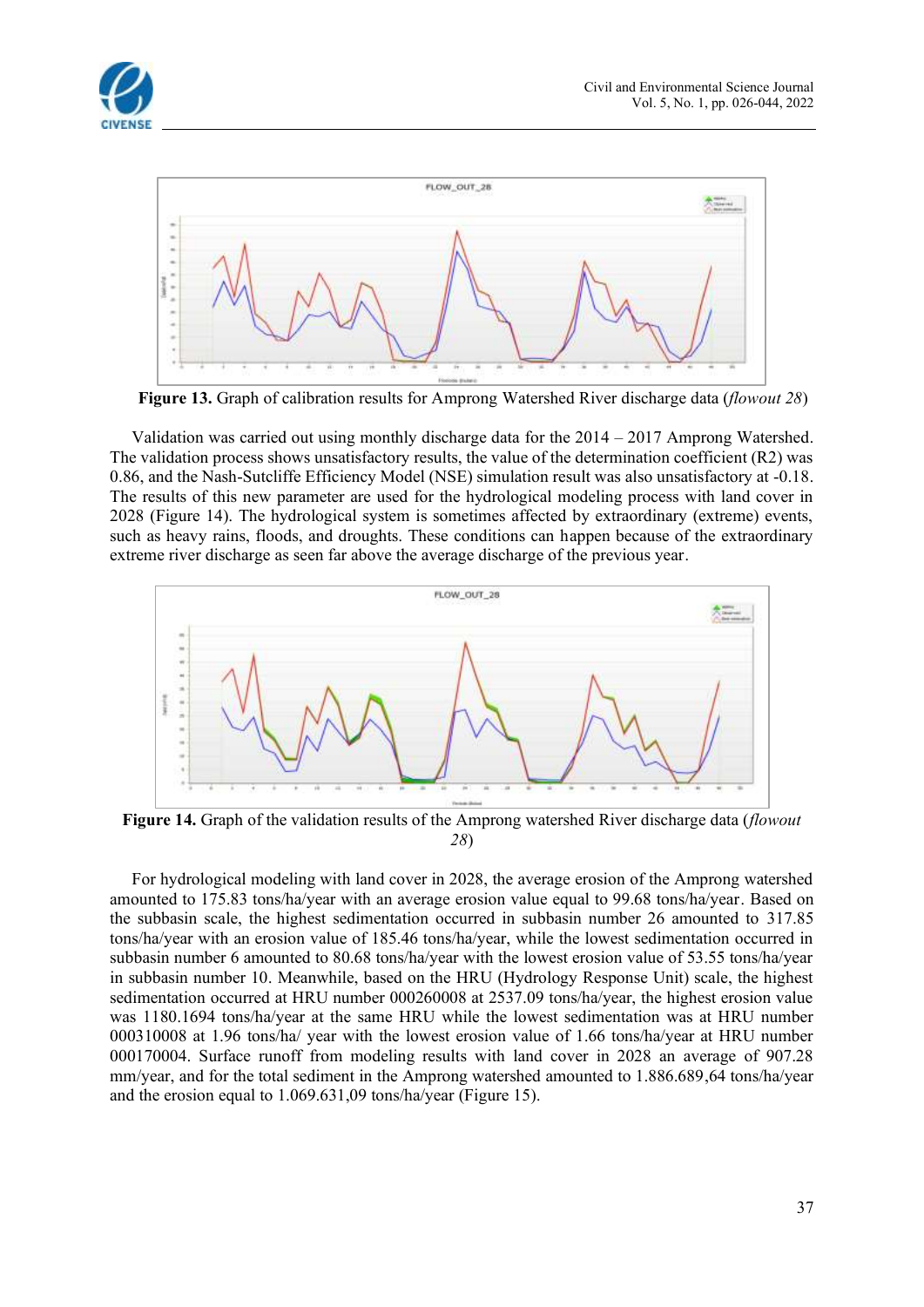![](_page_12_Picture_1.jpeg)

![](_page_12_Figure_2.jpeg)

**Figure 15.** Errosion Distribution Map 2018 (a), 2013 (b), 2018 (c), 2028 (d)

# *3.5. Critical Land Analysis*

In this study, the determination of critical land is carried out using the scoring method for land criticality determinant parameter. This scoring method refers to the Regulation of the Director General of Watershed Management and Social Forestry Number: P. 4/v-set/2013 on the Technical Guidelines for the Compilation of Spatial Data on Critical Lands. The parameters used are land slope conditions, vegetation cover (land coverage), erosion, and management. These parameters will be weighted and assessed for each. After that, an overlapping process is carried out to get the total weight value.

# 1) Land Coverage Map Making

This study's land cover maps were made digitally by analyzing Landsat 8 image data with image processing software. They used the NDVI (Normalized Difference Vegetation Index) process to determine the land coverage. NDVI calculates the greenness of leaves by using the ratio of the near infrared band (NIR) and the red band (Red). The NDVI formula is:

$$
NDVI = \frac{(NIR - red)}{(NIR + red)}
$$

The data used in this NDVI process is Landsat 8 imagery with band 4 (red) and band 5 (NIR). Later, a map of land coverage is obtained, classified into five classes. The calculation of density class interval is based on the following formula:

$$
KL = \frac{xt - xr}{k}
$$

Where KL is interval class, xt is the highest value, xr is the lowest value, and k is the desired number of classes. From the analysis results, it can be seen that the land coverage in the Amprong watershed is in very good condition 20.00%, good 24.85%, moderate 31.48%, bad 19.42%, and very bad 4.25%.

# 2) Land Slope

Land slope data was analyzed based on DEM data downloaded from the BIG website in the form of raster data. The land slope data in this study was obtained from the running results of Arcswat on the HRU file that had been carried out. With the division of slope classes into 5 classes, namely 0%-8% (flat), 8%-15% (sloping), 15%-25% (slightly steep), 25%-40% (steep), and >40% (very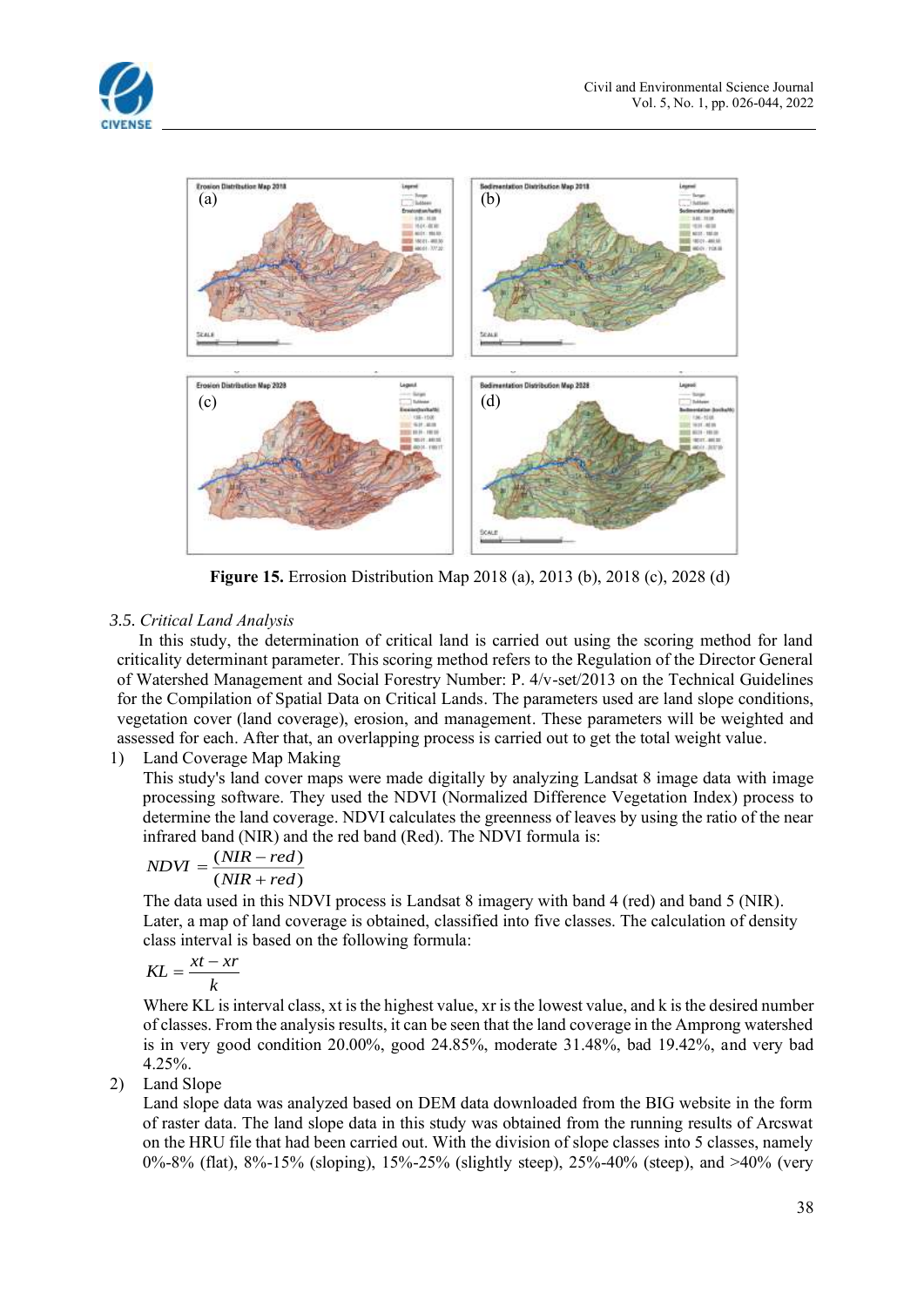![](_page_13_Picture_0.jpeg)

steep). From the analysis results, it can be seen that the slope of the land in the Amprong watershed is 27.61% flat, 20.21% sloping, 2.97% slightly step, 15.30% steep, and 23.81% very steep.

3) Erosion Hazard Level

The Erosion Hazard Level/Tingkat Bahaya Erosi (TBE) is calculated by comparing the level of erosion in a land unit (land unit) and the effective soil depth (solum) in that land unit. The erosion hazard level class is divided into five classes based on Permenhut No. P32/Menhut-II/2009. From the results of the analysis, it can be seen that the Hazard Level of Land Erosion in the Amprong Watershed with Class I (<15 tons/ha/year) equal to 14.87%, Class II (15-60 tons/ha/year) amounted to 36.90%, Class III (60- 180 tons/ha/year) 30.79%, Class IV (180-480 tons/ha/year) 13.27%, and Class III ( $>480$  tons/ha/year) 4.17%.

4) Land Management

In relation to the preparation of critical land spatial data, these criteria need to be spatialized using or based on certain mapping units. The mapping unit used, referring to the mapping unit for productivity criteria, is the land system mapping unit. Management criteria in determining critical land are divided into three classes. The map shows that land management in the Amprong watershed has a good class of 44.84%, a medium class of 23.67%, and a bad class of 31.48%.

![](_page_13_Figure_7.jpeg)

**Figure 16.** Land coverage map (a), Erosion Hazard Level Map (b), Map of Land Slope (c), Land Management Map (d)

From the results of the overlay parameters that determine the land criticality, it can be seen that in the Amprong watershed. From the total watershed area of 25294.74 ha, most of them are categorized as critical land, namely amounted to 11.86%, slightly critical land amounted to 48.17%, potentially critical land equal to 38.25% non-critical land equal to 1.72% (Figure 16 - 17).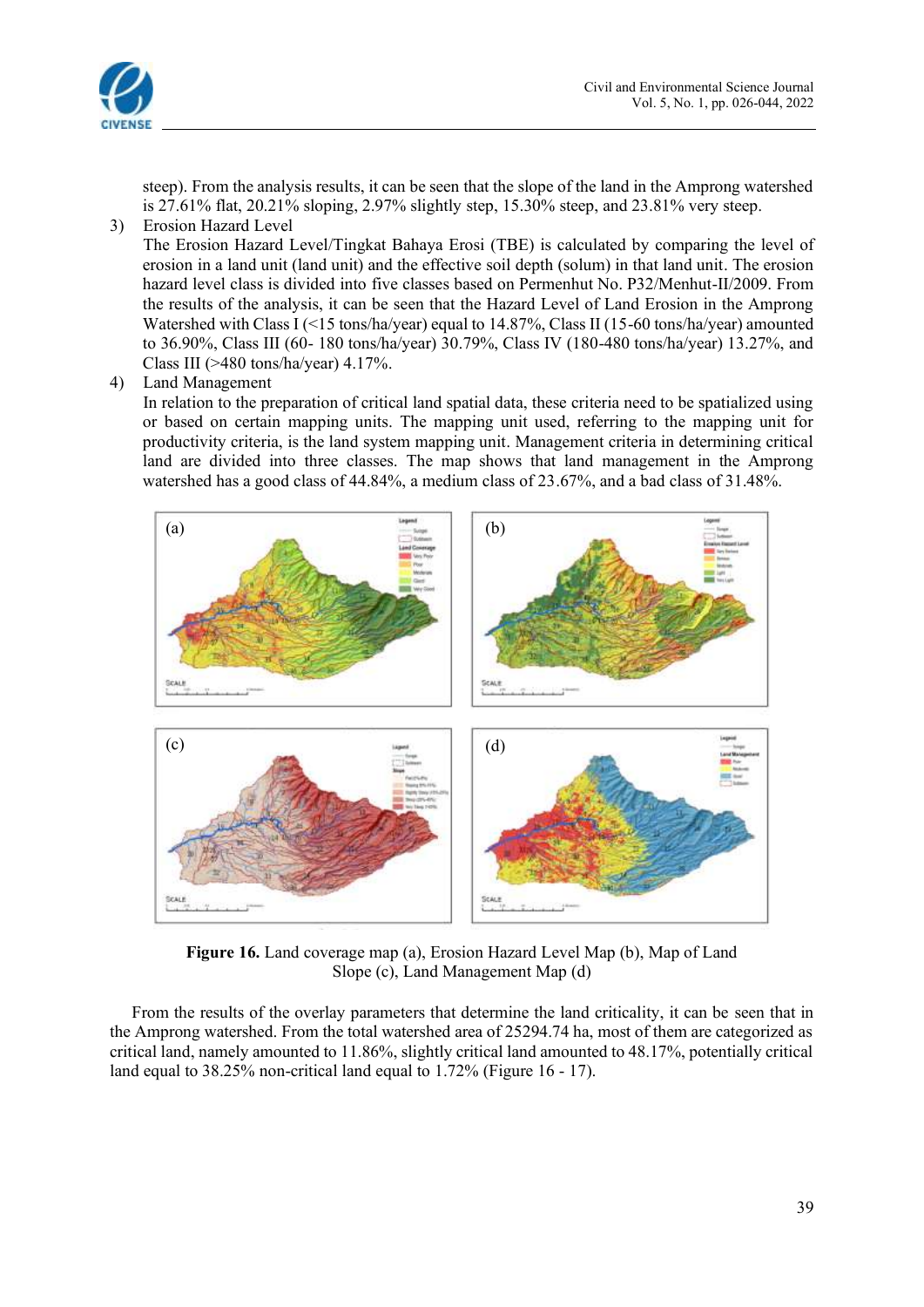![](_page_14_Picture_1.jpeg)

![](_page_14_Figure_2.jpeg)

**Figure 17.** Map of Land Criticality for Protected Areas in the Amprong Watershed

# *3.6. Directions for Watershed Land Conservation*

# *Vegetative Land Conservation*

As for the types of vegetative land conservation are as follows:

- 1. Alley Cropping
- 2. Reforestation
- 3. Agroforestry
- 4. Relay cropping
- 5. Planting the cover crops as green manure
- 6. Living fence
- 7. Mixed garden
- 8. Strip cropping

Strip cropping is the planting of two or more types of plants in alternating strips between the main crop and the ground cover crop. This system is applied to land with slopes of 15-40%.

The effectiveness of vegetative conservation with strip cropping conservation methods in the Amprong watershed can be seen to be able to reduce sediment in the watershed by 8.61% from 1.069.631,01 tons/ha/year (403.634,29 m<sup>3</sup>/year) to 977.506,68 tons/ha/year (368.870,44 m<sup>3</sup>/year)

9. Riparian Buffer Strip (Filter Strip)

Riparian buffer/filter strip functions to preserve the function of the river by holding back or capturing eroded soil (mud) as well as nutrients and chemicals including pesticides that are carried away from the land on the left and right of the river so that they do not enter the river.

The effectiveness of vegetative conservation with the Filter Strip conservation method in the Amprong watershed is not able to reduce sediment in the watershed but can reduce the sedimentation rate by 29% from 1,886,689.64 tons/ha/year to 1,334,937.30 tons/ha/year.

10.Mulch

11.Environmental Greening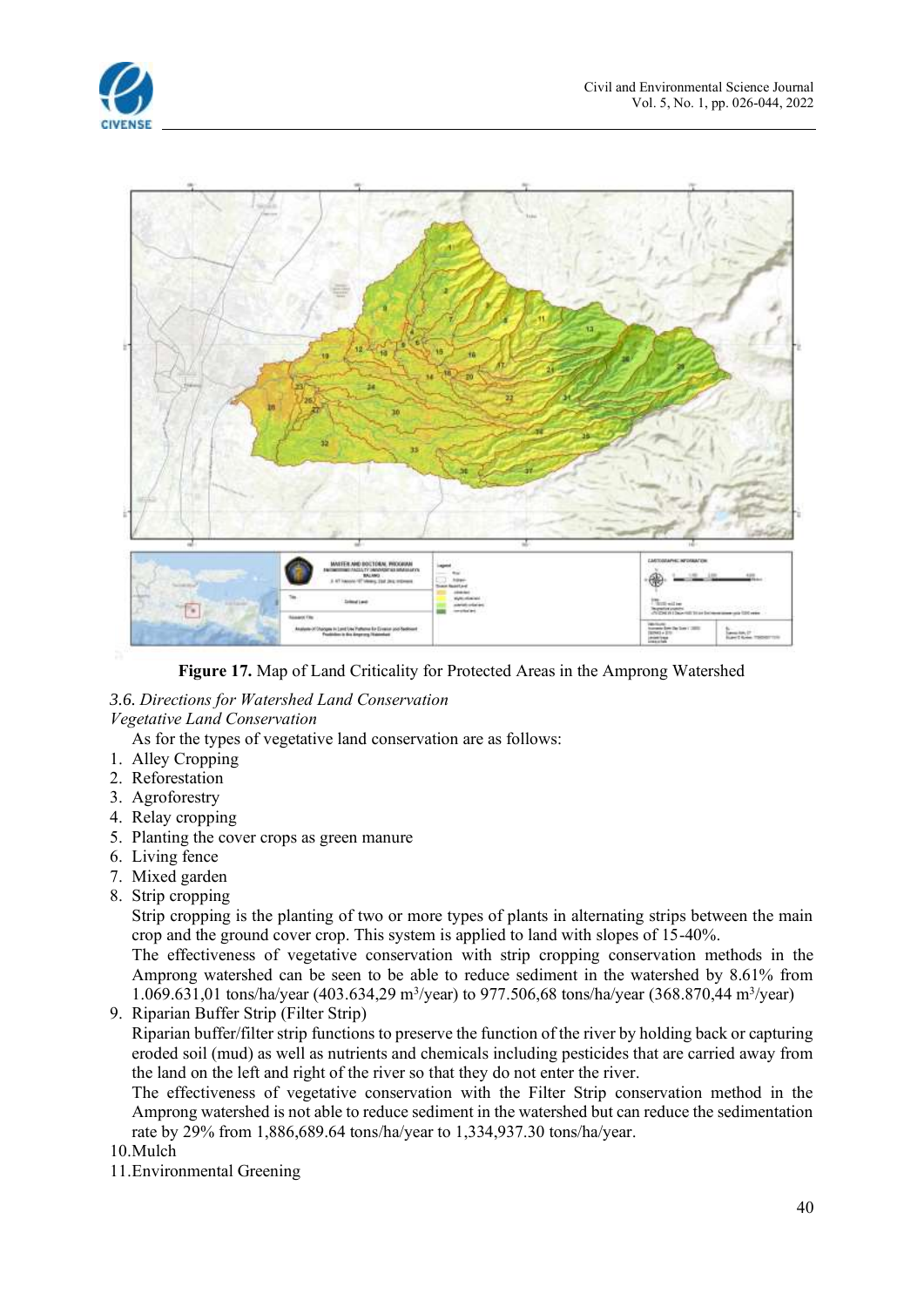![](_page_15_Picture_0.jpeg)

# *Mechanical Land Conservation*

This method is an effort to conserve soil by using soil management techniques and civil structure construction which are expected to reduce the rate of water erosion. The general methods used in this method among others:

1. *Contour tillage*

The soil tillage parallel to the contour lines and form small ridges that slow down the flow of water and increase water infiltration.

The effectiveness of mechanical conservation with the Contour tillage conservation method in the Amprong watershed. From the results of the SWAT model, it is known that it is able to reduce sediment in the watershed by  $48.91\%$  from 1.069.631,01 tons/ha/year  $(403.634,29 \text{ m}^3/\text{year})$  to 546.499,59 tons/ha/year (206.226,26 m<sup>3</sup>/year)

2. *Terracing*

It is the creation of terraces on sloping land to reduce the angle of the land so that erosion can be minimized. The effectiveness of mechanical conservation with the Terracing conservation method in the Amprong watershed. From the results of the SWAT model, it can be seen that it can reduce sediment in the watershed by  $31.57\%$  from 1.069.631,01 tons/ha/year (403.634,29 m<sup>3</sup>/year) to 731.976,44 tons/ha/year (276.217,52m<sup>3</sup>/year)

- 3. Guludan/Bedengan
- 4. Checkdam

It is an activity to stem the flow of water through a ditch so that the eroded material can be retained and deposited. Mechanical conservation is recommended in locations with severe/heavy and very severe/heavy Erosion Hazard Levels (TBE).

The effectiveness of mechanical conservation in the Amprong watershed can be determined by reducing sediment that comes out of the outlet of the Amprong watershed. The SWAT model results with potential sediment that can be accommodated from the twenty-eight planned check dams. Sediment outflow at the outlet of the Amprong watershed from the hydrological model (SWAT) was 1,069,630.87 tons/year or 403.634.29m<sup>3</sup>/year. By building twenty-eight check dams at these locations, it is able to reduce sediment by 397,757.39 tons/year or 162.406,97m3/year (40.24%) of the total sediment in the Amprong watershed (Table  $12 - 13$ )(Figure 18).

| No. Check Dam  | No. Subdas | Coordinate   |            | <b>No. Check Dam</b> | <b>No. Subdas</b> | Coordinate   |            |
|----------------|------------|--------------|------------|----------------------|-------------------|--------------|------------|
|                |            | $\mathbf{x}$ | Y          |                      |                   | $\mathbf{x}$ | Y          |
| 1              | 1          | 693160.28    | 9121312.30 | 15                   | 16                | 695893.33    | 9118972.83 |
| $\overline{2}$ |            | 694246.35    | 9124583.93 | 16                   | 21                | 697369.06    | 9118364.83 |
| 3              | 2          | 693302.98    | 9121176.02 | 17                   | 21                | 699956.41    | 9118184.89 |
| 4              | 2          | 694178.03    | 9122413.08 | 18                   | 21                | 701712.65    | 9118412.73 |
| 5              | 2          | 695012.98    | 9122132.23 | 19                   | 22                | 695644.59    | 9117922.45 |
| 6              | 5          | 695747.53    | 9120459.05 | 20                   | 22                | 697241.36    | 9117150.14 |
| 7              | 5          | 698367.93    | 9121213.79 | 21                   | 22                | 696852.14    | 9116779.90 |
| 8              | 5          | 697358.41    | 9120621.74 | 22                   | 29                | 703429.77    | 9116517.85 |
| 9              | 13         | 699315.37    | 9119160.82 | 23                   | 29                | 707598.42    | 9117852.63 |
| 10             | 13         | 700925.99    | 9120432.42 | 24                   | 35                | 697421.73    | 9112261.15 |
| 11             | 13         | 701332.92    | 9120377.82 | 25                   | 35                | 699804.52    | 9113514.25 |
| 12             | 13         | 700953.20    | 9119969.61 | 26                   | 36                | 694767.18    | 9113704.72 |
| 13             | 16         | 694995.10    | 9118869.50 | 27                   | 36                | 696747.72    | 9112080.78 |
| 14             | 16         | 696709.74    | 9119485.46 | 28                   | 36                | 695333.23    | 9112840.23 |

**Table 12** Location of the Check Dam Placement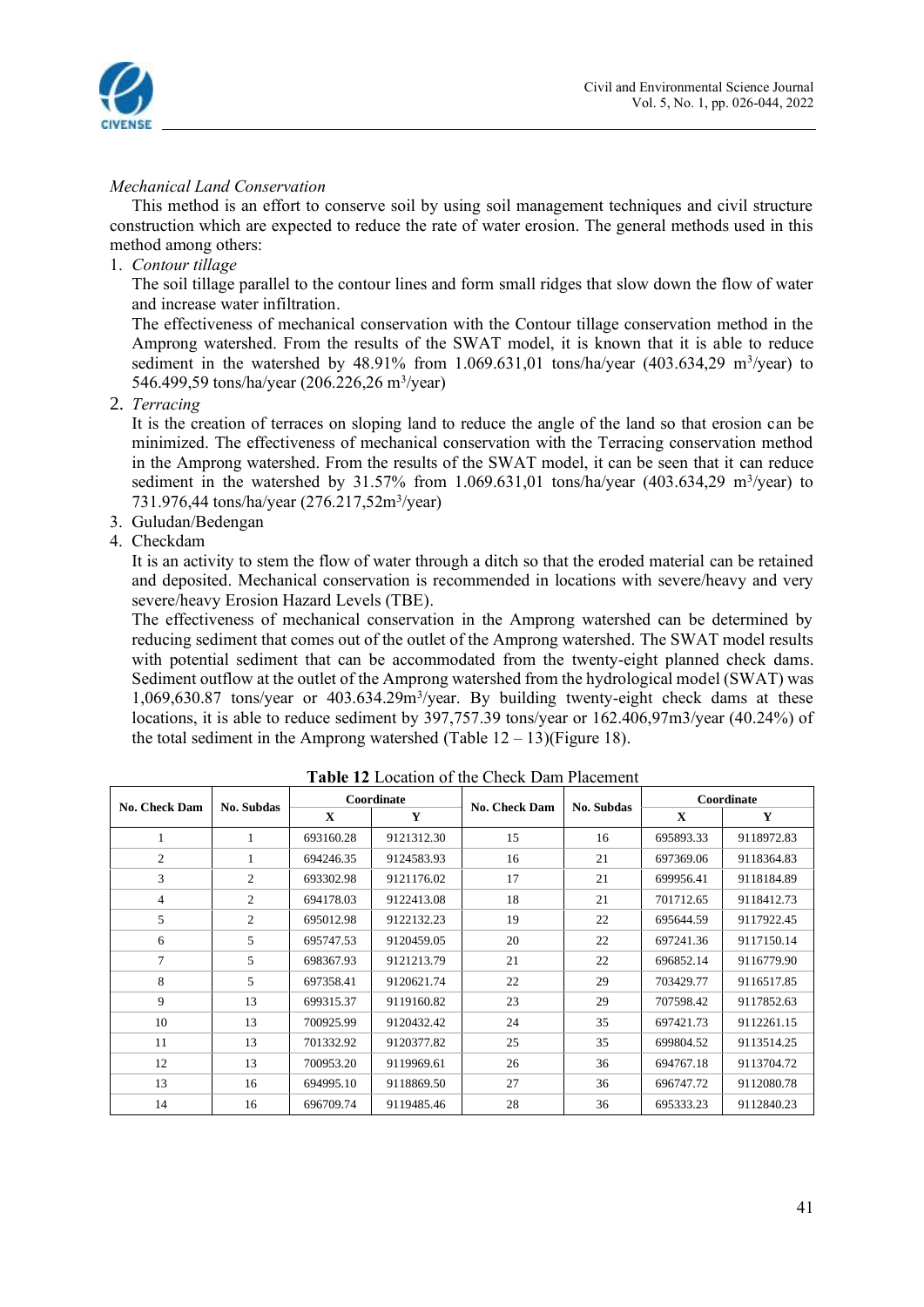![](_page_16_Picture_1.jpeg)

![](_page_16_Figure_2.jpeg)

**Figure 18.** Map of the Location of Check Dam Placement in the Amprong Watershed

## **4. Conclusion**

Based on the results of data analysis, modeling, and discussions that have been carried out, the following conclusions can be drawn:

The land cover classification results in 2008 to 2018 show a dynamic changing trend. The trend of changes in forest land cover from 2008, 2013, and 2018 continued to decline with an average of 11.69% of the total land cover in 2008. This result is different from the 2008 land cover, which has consistently increased, while the average increase is 9, 29%. From land cover change modeling for 2028, forest land cover changes decreased by 21.40%, gardens decreased by 4.33%, open land decreased by 42.11%, increased by 46.47%, rice fields increased by 0.60%, and shrubs increased 4.63%. The results of hydrological modeling with land cover in 2018 in the Amprong watershed, the value of surface runoff, total sediment, and erosion increased in 2028 in the Amprong watershed, the amount of surface runoff from the modeling results with land cover in 2028 an average of 907.28 mm/year, and for the total sediment in Amprong watershed increased by 85.75% to 1,886,689.64 tons/ha/year and erosion increased by 42.05% to 1,069,631.09 tons/ha/year. Non-critical land is equal to 15.66%. Critical potential land is 49.35%, slightly critical land is 29.33%. Critical land by 5.66%, and very critical by 0.01%. As a conservation recommendation in handling the Amprong watershed by applying vegetative and mechanical conservation. The results of the analysis and simulation of hydrological models using vegetative and mechanical methods are quite effective in reducing the impact caused by cover changes, namely the increase in sediment in the Amprong watershed.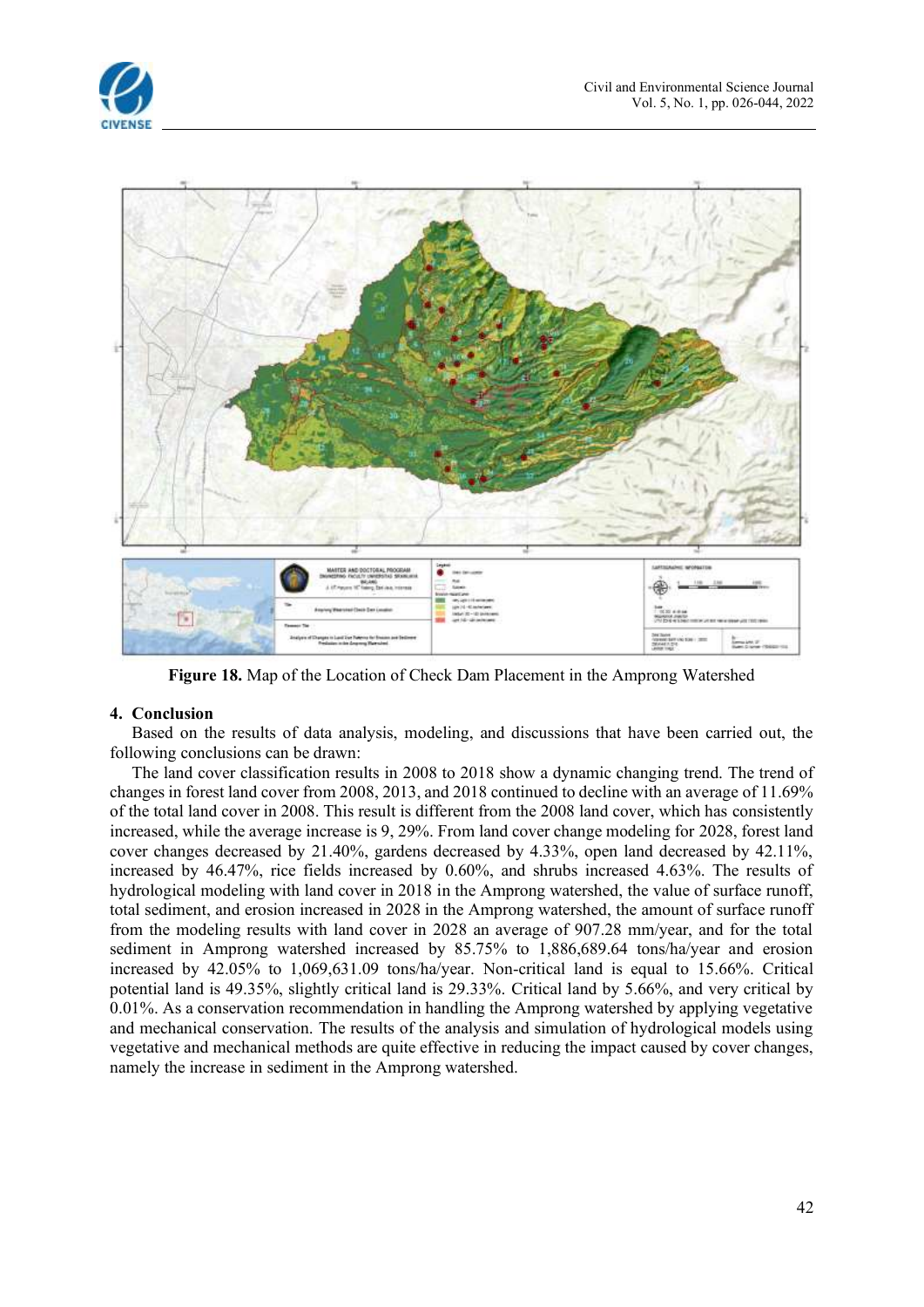|                                                           |                                  | Average                         |                   |                             | Total<br>Sedimen t | <b>Total Erosion</b> |              |                      |
|-----------------------------------------------------------|----------------------------------|---------------------------------|-------------------|-----------------------------|--------------------|----------------------|--------------|----------------------|
| <b>Information</b>                                        | <b>Sediment</b><br>(ton/ha/year) | <b>Erosion</b><br>(ton/ha/year) | Rain<br>(mm/year) | <b>Runnoff</b><br>(mm/year) | (ton/ha/year)      | (ton/ha/year)        | $m^3$ /year  | <b>Effectiveness</b> |
| Condition in 2018                                         | 81.44                            | 60.05                           | 2246.94           | 772.78                      | 1,021,237.49       | 752,973.95           | 284, 141. 11 |                      |
| Condition in 2028                                         | 175.83                           | 99.69                           | 2262.66           | 907.29                      | 1,886,689.64       | 1,069,631.01         | 403,634.29   |                      |
| Conditions in 2028<br>with strip cropping<br>conservation | 130.85                           | 91.10                           | 2262.66           | 775.82                      | 1,404,042.95       | 977,506.68           | 368,870.45   | 8.61%                |
| Conditions in 2028<br>with terracing<br>conservation      | 112.12                           | 68.22                           | 2262.66           | 738.04                      | 1,203,026.41       | 731,976.44           | 276, 217.53  | 31.57%               |
| Conditions in 2028<br>with filter strip<br>conservation   | 124.41                           | 99.69                           | 2262.66           | 907.29                      | 1,334,937.30       | 1,069,631.01         | 403,634.29   | 0.00%                |
| Conditions in 2028<br>with countouring<br>conservation    | 50.93                            | 68.62                           | 2262.66           | 572.55                      | 736,337.07         | 546,499.60           | 206,226.26   | 48.91%               |
| Construction of check<br>dam at 28 points                 |                                  |                                 |                   |                             |                    | 397,757.39           | 162,406.97   | 40.24%               |

**Table** 13 The effectiveness of the application of vegetative and mechanical conservation

## **References**

- [1] S. Utami, Soemarno, Surjono, and M. Bisri, "Disaster Risk and Adaptation of Settlement along the River Brantas in the Context of Sustainable Development, Malang, Indonesia," *Procedia Environ. Sci.*, vol. 20, pp. 602–611, 2014, doi: 10.1016/j.proenv.2014.03.073.
- [2] A. C. Cindy Harifa, M. Sholichin, and T. B. Prayogo, "ANALISA PENGARUH PERUBAHAN PENUTUPAN LAHAN TERHADAP DEBIT SUNGAI SUB DAS METRO DENGAN MENGGUNAKAN PROGRAM ARCSWAT," *J. Tenik Pengair.*, vol. 008, no. 01, pp. 1–14, May 2017, doi: 10.21776/ub.jtp.2017.008.01.01.
- [3] F. U. Hasanah, R. Wirosoedarmo, and B. Suharto, "Pemetaan Risiko Bencana Tanah Longsor di Sub Daerah Aliran Sungai Amprong," *J. Sumberd. Alam dan Lingkung.*, vol. 4, no. 3, pp. 10–17, Dec. 2017, doi: 10.21776/ub.jsal.2017.004.03.2.
- [4] A. Riyadi, A. Rachmansyah, and B. Yanuwiadi, "Water Carrying Capacity Approach in Spatial Planning: Case Study at Malang Area," *J. Pembang. dan Alam Lestari*, vol. 9, no. 1, pp. 45– 50, Feb. 2018, doi: 10.21776/ub.jpal.2018.009.01.08.
- [5] L. M. Limantara, D. H. Harisuseno, and V. A. K. Dewi, "Modelling of rainfall intensity in a watershed: A case study in Amprong watershed, Kedungkandang, Malang, East Java of Indonesia," *J. Water L. Dev.*, vol. 38, no. 1, pp. 75–84, Sep. 2018, doi: 10.2478/jwld-2018- 0044.
- [6] A. K. Batar and T. Watanabe, "Landslide Susceptibility Mapping and Assessment Using Geospatial Platforms and Weights of Evidence (WoE) Method in the Indian Himalayan Region: Recent Developments, Gaps, and Future Directions," *ISPRS Int. J. Geo-Information*, vol. 10, no. 3, p. 114, Feb. 2021, doi: 10.3390/ijgi10030114.
- [7] V. Mishra, P. Rai, and K. Mohan, "Prediction of land use changes based on land change modeler (LCM) using remote sensing: A case study of Muzaffarpur (Bihar), India," *J. Geogr. Inst. Jovan Cvijic, SASA*, vol. 64, no. 1, pp. 111–127, 2014, doi: 10.2298/IJGI1401111M.
- [8] H. Haas, L. Kalin, and P. Srivastava, "Improved forest dynamics leads to better hydrological predictions in watershed modeling," *Sci. Total Environ.*, vol. 821, p. 153180, May 2022, doi: 10.1016/j.scitotenv.2022.153180.
- [9] Y. Liu, G. Cui, and H. Li, "Optimization and Application of Snow Melting Modules in SWAT Model for the Alpine Regions of Northern China," *Water*, vol. 12, no. 3, p. 636, Feb. 2020, doi: 10.3390/w12030636.